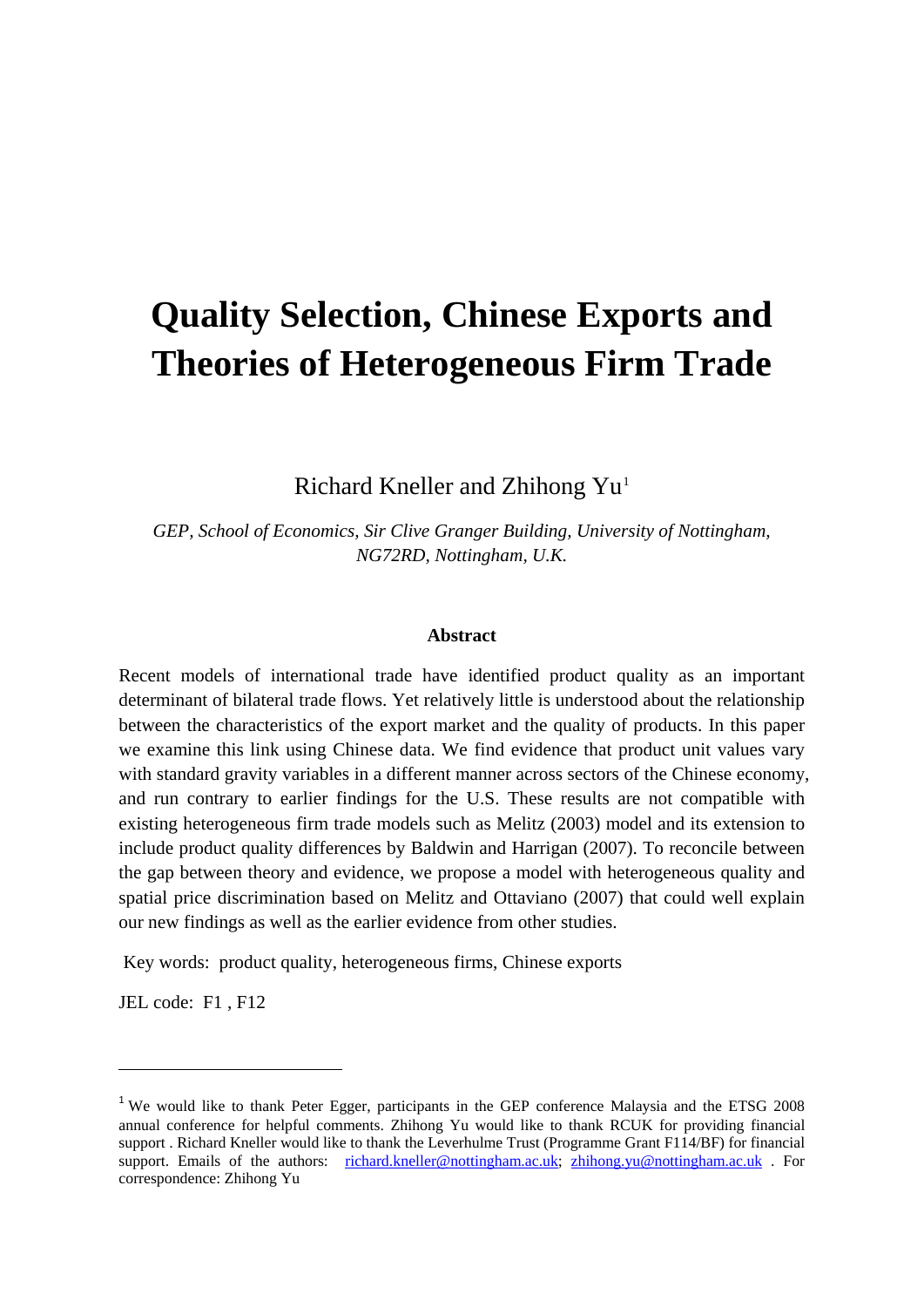## **1. Introduction**

Recent empirical modelling by Schott (2004), Hummels and Skiba (2004), Hummels and Klenow (2005), Hallak (2006) and Baldwin and Harrigan (2007) has shown that the average unit value of internationally traded products vary with the per capita income, factor intensities, distance and the market size of trading partners. These empirical regularities have been interpreted as suggesting that differences in product quality are an important determinant of the pattern of international trade flows. Theoretical explanations consistent with this evidence have centred on the 'Alchien-Allen effect' and more recently the 'selection effects' that come from an extension of the heterogeneous firm trade model of international trade to allow for differences in product quality by Baldwin and Harrigan (2007) and Johnson (2007).

In this paper, motivated by the evidence that we present of a deviation between the spatial pattern of unit values for Chinese exports from that predicted by the heterogeneous firm model of international trade with product quality differences, we consider additional causes of geographic variation in unit values. We do this using the concept of 'spatial price discrimination' found in Melitz and Ottaviano (2007). In this new model average unit (free on board prices) change with the location (distance) and market size of export destinations via two different channels. The first is the "price discrimination effect", which occurs when *f.o.b.* export price (mark-ups) are endogenous to various characteristics of the export markets. The second is the "quality selection" channel, which leads to the compositional changes of the product quality by heterogeneous firms. We show that these two effects work in opposite directions in our model under the scenario of "quality sorting" , where firms producing higher quality products are more competitive, leaving the relationship of export unit values with market size and distance ambiguous; but reinforce each other under the "efficiency sorting" scenario, where differences in firm efficiency, rather than quality, are key determinants of firms' competitiveness.

Our empirical evidence relies on data for over 7,000 Chinese products and 168 export destinations for the years 1997 to 2002. Grouping products according to their broad industry characterisation we find marked differences in the relationship between unit values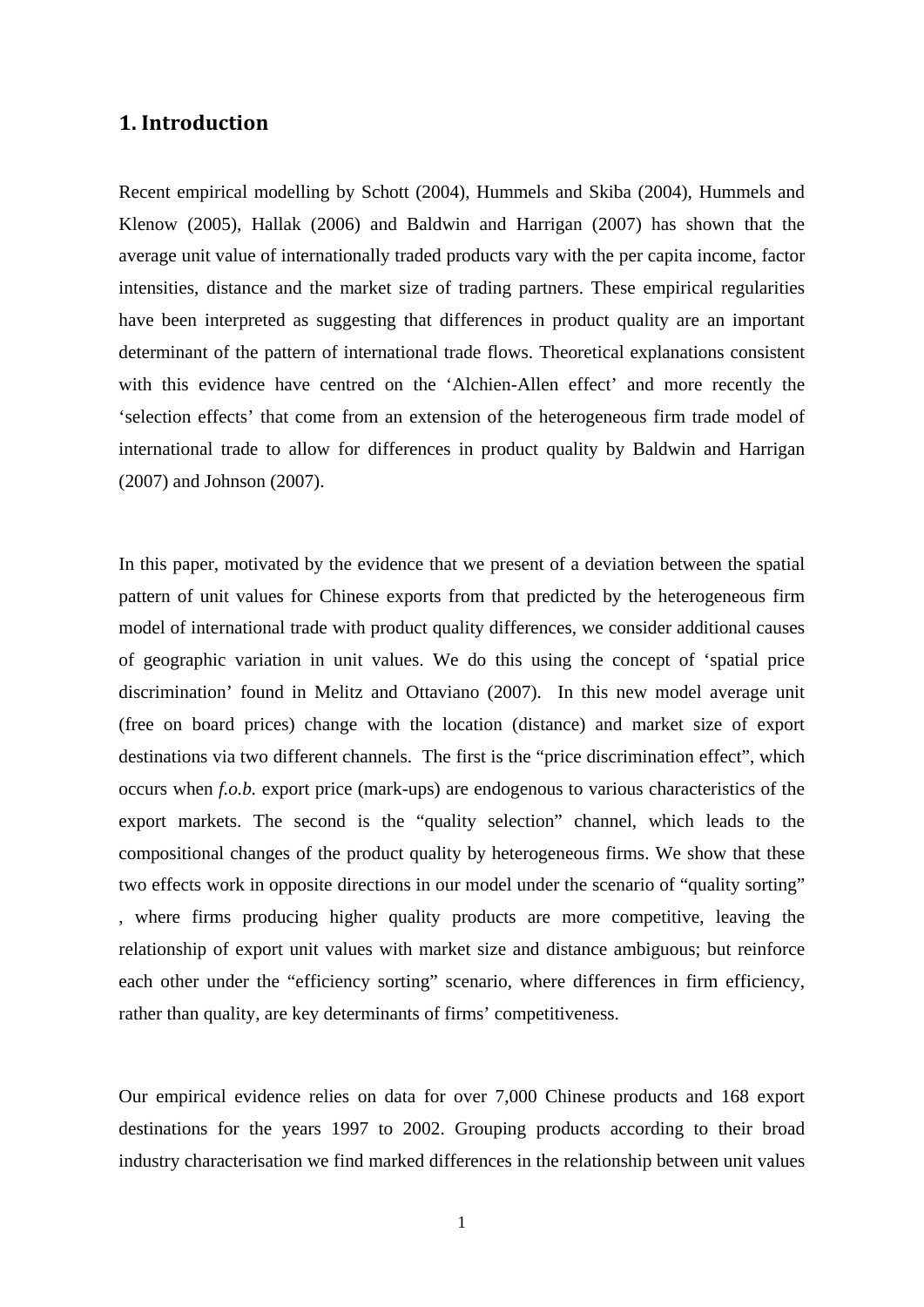and export market characteristics (distance and market size) across industries. For around two-thirds of the observations (12 industries) the coefficients on both market size and distance are found to be positive, in a quarter of the observations (4 industries) a positive coefficient is found on distance and negative coefficient found on market size, and in 7 per cent of the observation (3 industries) both variables have a negative relationship with average unit values. These results cannot be understood using the model of international trade where firms differ in their efficiency due to Melitz (2003), while the Baldwin-Harrigan (2007) extension of Melitz to account for differences in the quality of goods produced by firms can explain the results for less the 10 per cent of the observations found in the data. $2$  The heterogeneous firm model with quality differences and spatial price discrimination is however, consistent with the Chinese evidence.

This empirical evidence we present is related to the work of Harrigan and Deng (2008) and Schott (2008). Using 2006 Chinese export data Harrigan and Deng (2008) also find that export unit values are increasing in distance from China to export markets. They offer a different theoretical explanation, based on an extension of Eaton and Kortum (2002) model to embed a Washington-apple like effect. The empirical approach of the paper is also closely related to Schott (2008). Using highly disaggregated US import data Schott (2008) shows that the mix of products exported by China to the US displays greater similarity to those of high income countries, but the price paid for these products (the unit value) is substantially lower. Under an assumption that differences in prices reflect differences in quality, Schott (2008) interprets this as consistent with a view that Chinese exports are of lower quality compared to those exported by high income countries.

The rest of this paper is organised as follows. In the next section we briefly review the existing evidence and theory on the link between average product unit value and the characteristics of exporters and importers as a guideline of our empirical analysis. Section 3 describes the data and methodology, while section 4 displays the results. The results we discovered for most export sectors with China seem to fall outside the empirical predictions

 $\equiv$ 

<span id="page-2-0"></span><sup>&</sup>lt;sup>2</sup> The predicted relationship for the Baldwin and Harrigan (2007) model holds for just three of the 19 industries we study (and in only one are both distance and market size significant), where these account for just 7.8 per cent of the total observations (6.9 per cent of HS8 codes).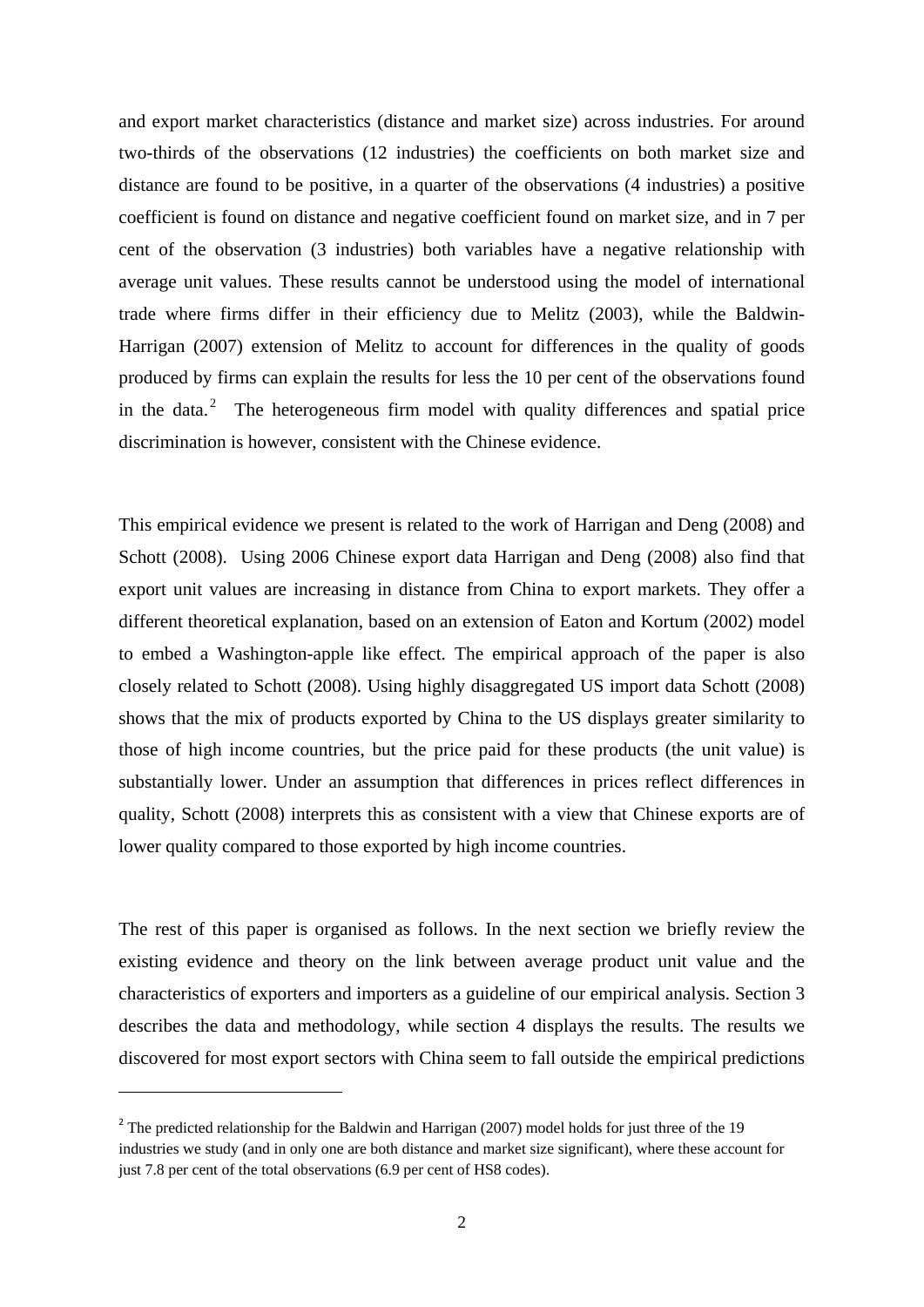from the original Melitz (2003) model even incorporating quality differences. In section 5 we instead propose a new version of the quality version of the heterogeneous firm trade model based on Melitz and Ottaviano (2007) with spatial price discrimination that is consistent with the new empirical patterns we obtain for within China, and may also explain the differences between the results for China and those from other studies for the U.S.

### **2. Unit Values, Product Quality and Country Characteristics**

#### *Evidence*

-

Building on the now large literature modelling bilateral trade flows using gravity models, trade economists have begun to exploit newly available product level data to reveal how the components of aggregate trade flows, such as varieties, quantities and unit values, respond to various characteristics of trading partners. In Table 1 we summarise the evidence for the three key empirical determinants of average product unit values from this literature, namely distance/transport costs, market size and per capita income.

Some of the relationships for unit values run counter to those found for aggregate trade flows from gravity models. For example, in contrast to the negative relation found between distance and aggregate trade flows, both Hummels and Skiba (2004), using 6 digit HS bilateral trade data for six importers and all exporters, and Baldwin and Harrigan (2007), using 10 digit HS export data for the US, find that average unit value increases with measures of transport costs/distance. The estimated elasticity on distance/ transport costs is also similar across these two studies. Hummels and Skiba (2004) find that the elasticity on freight rates is in the range 0.8-1.4 depending on estimation methods, while in Baldwin and Harrigan (2007) it was around 0.6.  $3$ 

<span id="page-3-0"></span><sup>&</sup>lt;sup>3</sup> Hummels and Skiba (2004) also find that, however, average unit value decreases in tariff, as a measure of ad-valorem trade costs.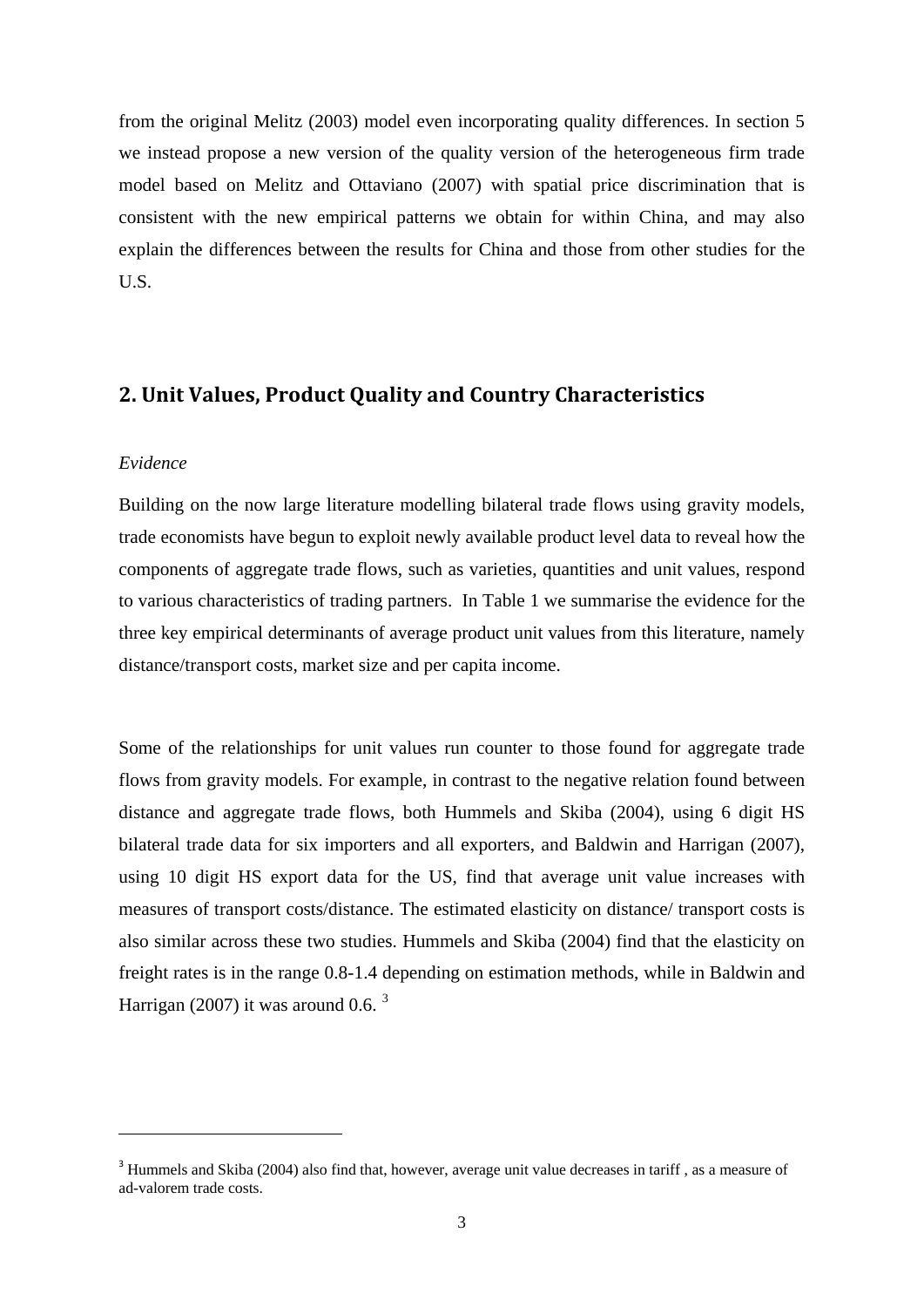A second set of factors commonly examined in gravity equations is the size of the economy. Here the relationship is found to be sensitive to the measure used. Hummels and Klenow (2005) find the effects of the exporter's size on average unit values is fragile: the sign is negative when the size of the labour force is used as the proxy of the size of the economy, but turns positive and marginally significant when GDP is used as the proxy. In contrast Baldwin and Harrigan (2007) find a more robust negative effect importer's economic size.

Using GDP per capita to measure size appears to generate a more robust relationship. Using HS 10 digit import data for the US Schott (2004) finds exporters' GDP per capita has positive effects on average unit value, with elasticity  $0.13<sup>4</sup>$  $0.13<sup>4</sup>$  $0.13<sup>4</sup>$ . This is comparable to that by Hummels and Skiba (2004) of between 0.18-0.20. Hummels and Klenow (2005) also find a positive elasticity, but much smaller in size, which in turn is similar to that of Hallak (2006) for goods categories with different degrees of product differentiation. On the importer side, Hummels and Skiba (2004) report an elasticity with respect to importer per capita income in the range 0.53-0.62 when controlling for fixed exporter effects.

#### *Theory*

÷,

Despite this increasingly abundant empirical evidence on the spatial distribution of unit values trade theories that might explain them are in relatively short supply. The last column of Table 1 shows the relevant theoretical explanations for the corresponding evidence.

To explain the positive relationship with distance two alternative mechanisms have been formalised. The first, known as the 'Alchien-Allen effect',<sup>[5](#page-4-1)</sup> argues that in the presence of quality differentiation within products, higher *per unit* transport cost lowers the relative price of high quality goods. This increases (decreases) the relative demand for high-quality (low-quality) goods. Two testable implications that follow from this argument are: (a) highquality high-price goods will be exported while low–quality low-price goods will be kept for domestic consumption and (b) an increase in the *per unit* transport cost increases the

<span id="page-4-0"></span><sup>&</sup>lt;sup>4</sup> Schott (2004) also find that the average unit value increases with exporter's relative capital and skill abundance , which are all positively correlated with per capita income.

<span id="page-4-1"></span><sup>&</sup>lt;sup>5</sup> This is also sometimes referred to as 'shipping the good apples out' or the 'Washington apple' argument.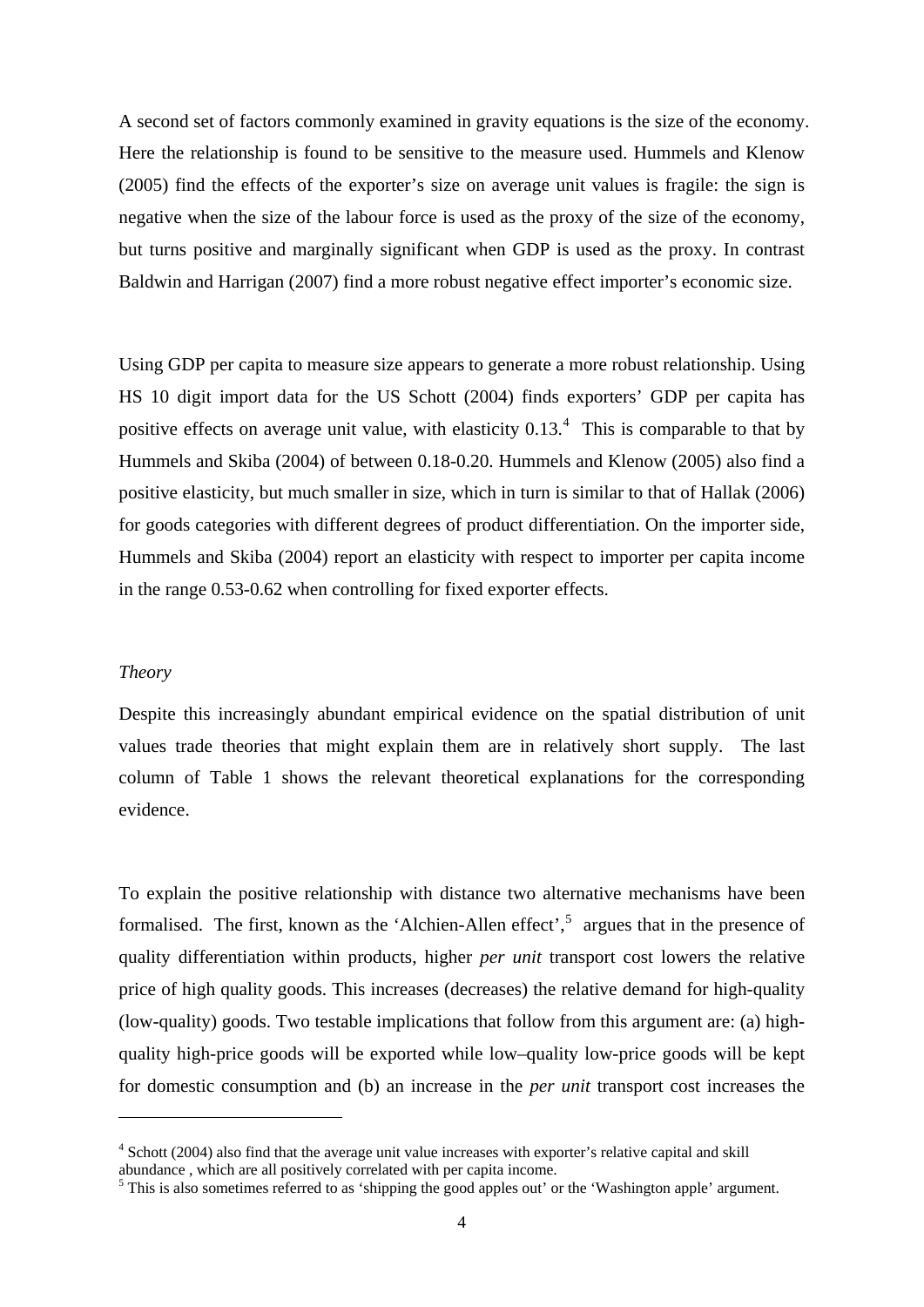within product average f.o.b. price, as market share reallocates towards high-price highquality goods.

Focusing on implication (b) Hummels and Skiba (2004) construct a simple theoretical model. They show how the form of the shipping cost function is crucial in describing the link between trade costs and average unit values. Unit value increase with *per unit* transport costs, such as freight rates, but decrease with *ad-valorem* costs, such as tariffs. This central argument is empirically confirmed in the same paper.

The 'Alchien-Allen effect' is however, not well suited to explaining the negative impact of importers' market size on average unit values found by Baldwin and Harrigan (2007). To understand the effects of *both* distance and market size, they incorporate quality differentiation into the new heterogeneous firm trade framework pioneered by Melitz (2003).<sup>[6](#page-5-0)</sup> The innovation of their model is to assume firms differ in both marginal costs and quality, with a strictly positive quality-cost elasticity  $\sigma$ . High marginal costs produce higher quality products and also charges higher prices within the same product category. Due to the existence of the fixed exporting cost, firms self-select into the export market in terms of cost or quality. They show that when  $\sigma > 1$ , quality increases disproportionally than costs. Thus high-cost-quality firms yield greater profits and become exporters, leaving the low-cost-quality firms to serve only the domestic market. Increasing trade costs (of an iceberg form in their model) or smaller (export) market size leads to stronger selection effects and increases the quality threshold required to export. Thus, average product quality increases with distance and decreases with market size of the export destination, as does the average f.o.b. price to that market. When  $\sigma$ <1, the mechanism is reversed: low cost-pricequality firms are selected into the export market, so that increasing distance and smaller market size leads to lower average product quality and f.o.b. price. Table 2 summarises these results.

To summarise, the existing literature has provided some empirical evidence that average product unit values respond to various characteristics of trading countries. From the theory

 $\equiv$ 

<span id="page-5-0"></span><sup>6</sup> Also see Roberts Johnson (2007).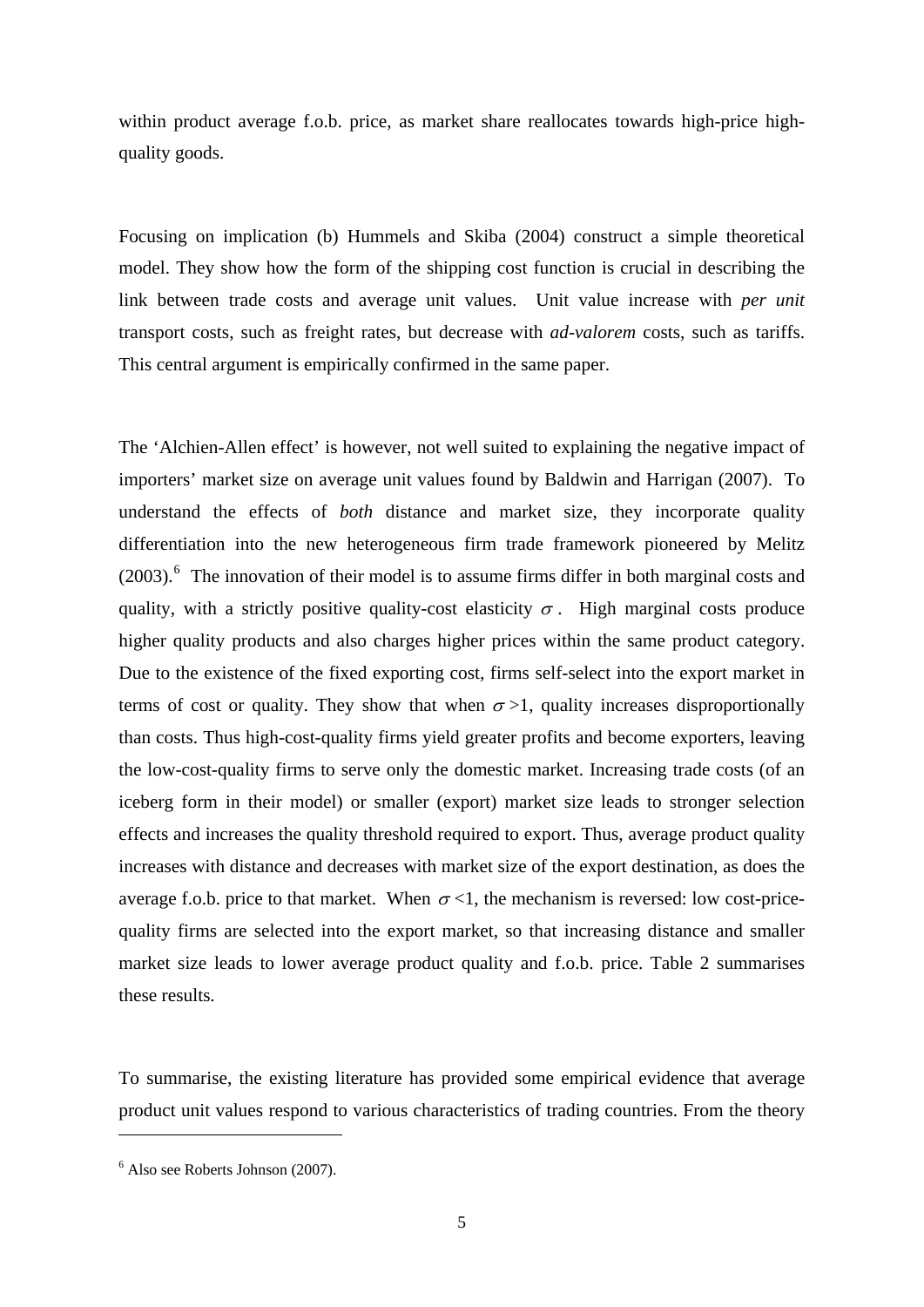the focus has been on the role of quality differentiation as a key element to explain these results, although there is some disagreement of the precise mechanism via which product quality matters. The next two section aims to contributes to both theoretical and empirical side of the link between unit value and importer's characteristics.

#### **3. Data and Method**

 $\equiv$ 

The data used for the empirical analysis are originally drawn from Customs General Administration of the People Republic of China for the years 1997-2002. These data record all export transactions, detailing information on the number of units traded (as well as the type of unit), the 'free on board' cost, the destination country and the HS8 industry (which we use here to describe products) as well as information on the ownership of the exporting firm (broken into 9 different types), and the type of trade undertaken (ordinary, processing etc. broken into 18 different types).

From the underlying data we aggregate firms' ownership according to whether they are state owned enterprises, are privately owned or have some degree of foreign ownership and split the type of trade according to whether it is ordinary trade, processing trade or other types.<sup>[7](#page-6-0)</sup> We use only the part of the data that relates to ordinary trade, leaving a discussion of differences in the estimated relationships with those found for processing trade to Kneller and Yu (2008).

These data are of a similar type to that used by Harrigan and Deng (2008), previously by Swenson (2007), Chen and Swenson (2007) and detailed more fully in Feenstra, Deng, Ma and Yao  $(2004)$ , but where they have further information on the location  $\text{(city - these)}$ include in some cases city districts) from which the exports originate. The total sample size covers 7,724 HS8 industry codes for which we have non-zero unit values for at least one of the observed three years in our data (1997, 2000 and 2002) by country of destination. The total sample size is 437,271. As might be expected the number of observations rises over

<span id="page-6-0"></span><sup>&</sup>lt;sup>7</sup> We drop the residual observations measuring trade of other types following this classification.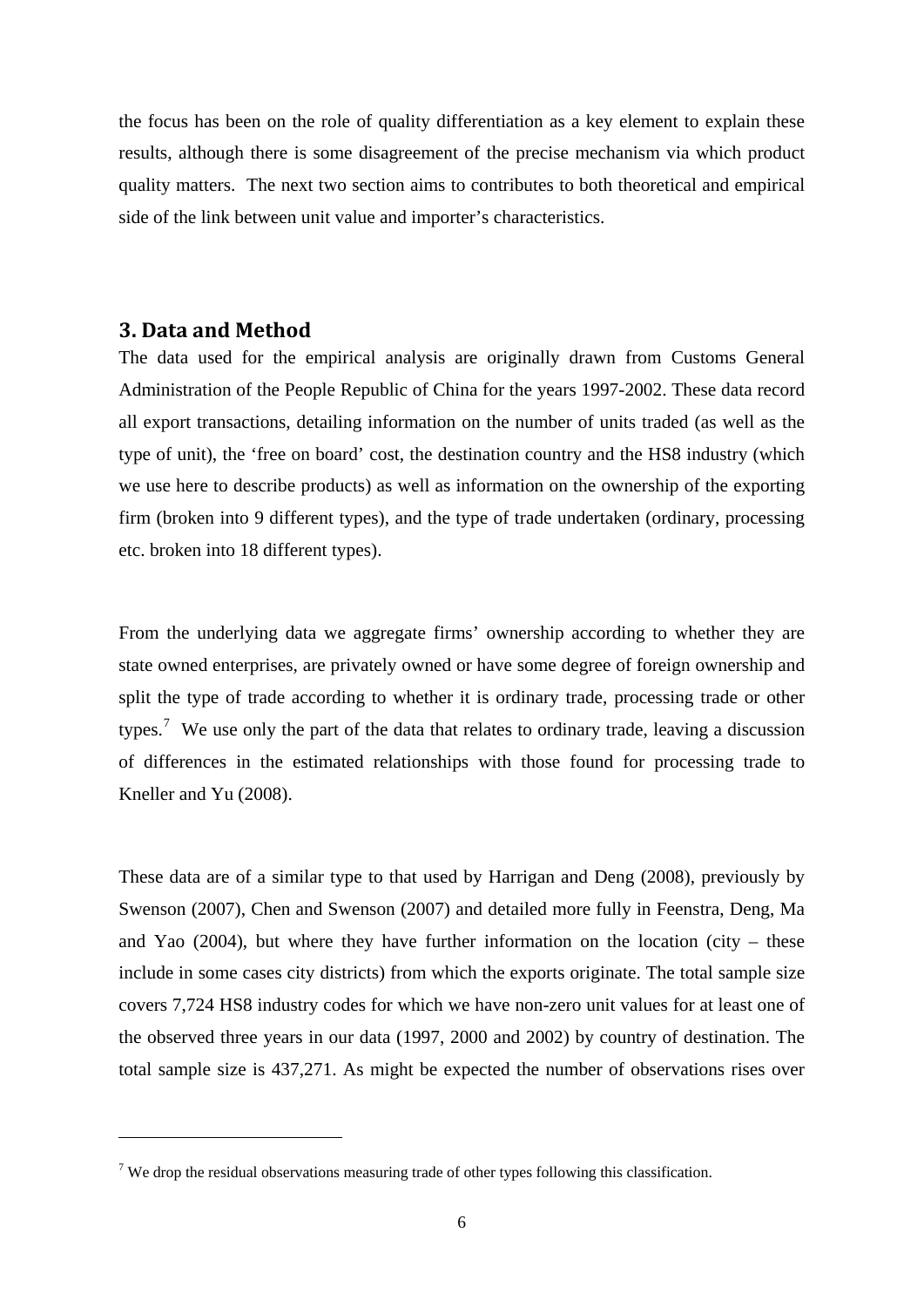time, from 111,360 (1997) to 173,805 (2002). The results are robust to estimation by year or to pooling the data across years.

Before moving on to the regression analysis we briefly detail some of the features of the data. A defining feature of our results is their variation across industries. We report in Table 3 the number of observations available at a broad industry level. As can be seen from the Table four sectors, Chemicals (HS codes 28-38), Textiles (HS codes 50-63), Base Metals (HS codes 72-83) and Machinery & Equipment (HS codes 84-85) account for 52 per cent of all observations.<sup>[8](#page-7-0)</sup> In Figures 1a and 1b we report the distribution of the number of countries exported to within each HS8 product category for two industrial sectors (Chemicals and Machinery & Equipment). As can be seen from the figure the distribution is in both cases highly skewed, most products are exported to just a few countries.

There are some differences between the two sectors however, while the model number of countries is one in both sectors, the median value is 18 in Chemicals and 27 in Machinery and Equipment. Or as alternative evidence on the skew in the distribution 35 per cent of products are exported to less than 10 countries in the Chemicals sector, whereas in the Machinery and Equipment sector it is 26 per cent.

The variable of interest in the study is the unit value price of exports for each HS8 product from China to each of the 168 countries listed in the sample and for which we have complete data on the control variables.<sup>[9](#page-7-1)</sup> This variable captures the  $f.o.b.$  export price averaged across all firms that export a given product to a given destination in the theoretical model. Unit value of product  $p$  to country  $j$ ,  $u_{pj}$ , are calculated by dividing the f.o.b. export value,  $V_{pi}$ , by export quantity,  $Q_{pi}$ ,

 $u_{pi} = V_{pi} / Q_{pi}.$ 

 $\equiv$ 

<span id="page-7-0"></span> $8$  In Table A1 in the appendix we report the number of observations per country. As might be expected countries that are large (measured by GDP) and are geographically relatively close to China have a larger number of observations.

<span id="page-7-1"></span><sup>&</sup>lt;sup>9</sup> As discussed in Schott (2006) unit values are likely to include measurement error as a result of the misclassification of products. For that reason he, as do we, focus on heterogeneity in prices within product ranges. It should also be noted that Schott (2006) as well as Bernard et al. (2007) and Baldwin and Harrigan (2007) use HS 10 digit data.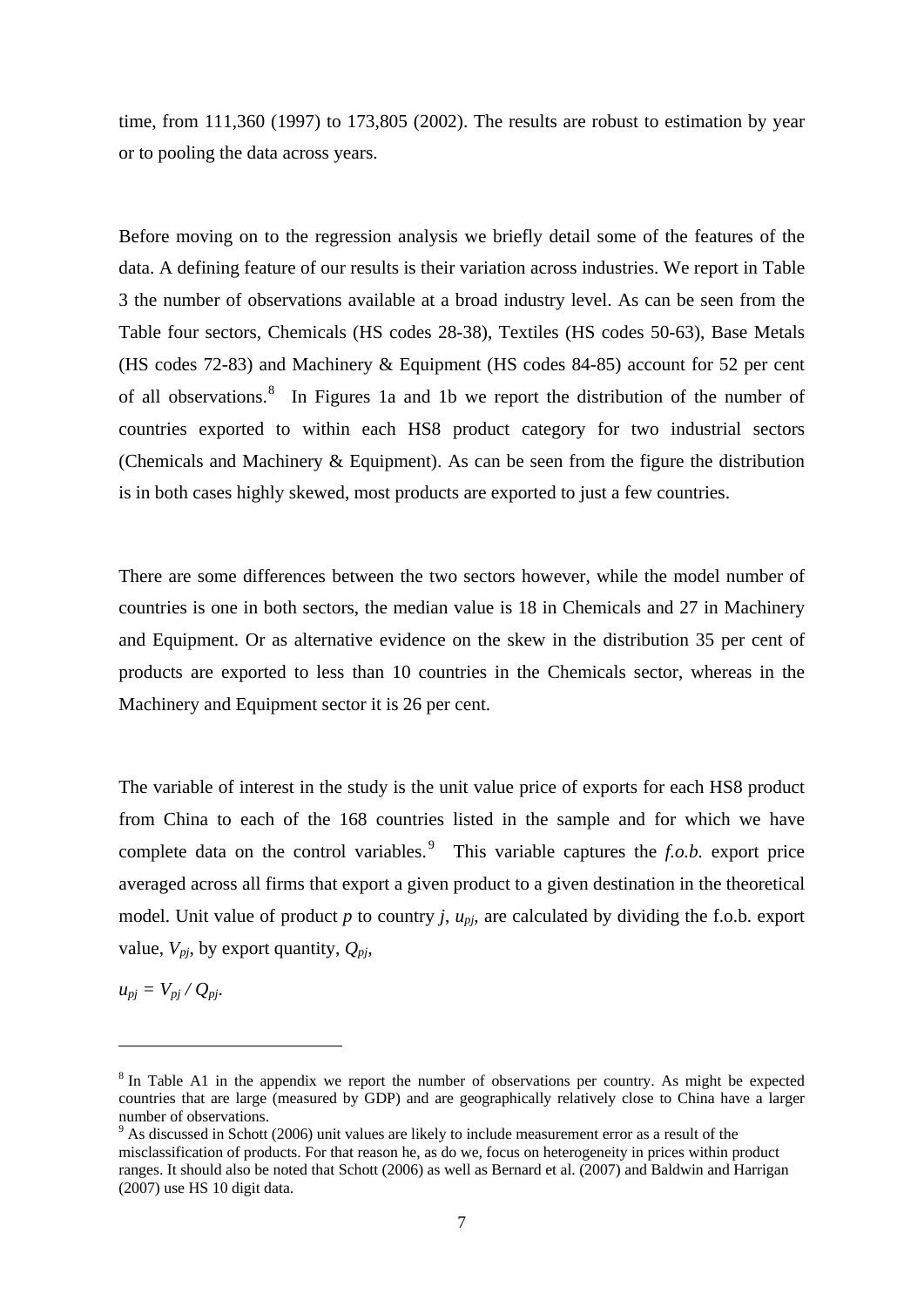In the more formal analysis we regress these unit values in period t against a measure of distance from China to country *j*, dist<sub>it</sub>, as well as a measure of market size, GDP<sub>it</sub>, wealth per capita, GDPpc<sub>it</sub>, a Border dummy, BORDER, a set of time dummies, TD, and product fixed effects. The product (HS8 industry) fixed effects control for differences in average unit value across products as well as any differences in units (kilograms, tonnes etc.).<sup>[10](#page-8-0)</sup> The regression equation is of the form:

$$
\log(u_{pi}) = a_p + \beta_1 \log(dist_j) + \beta_2 \log(GDP_{jt}) + \beta_3 \log(GDPpc_{jt}) + \beta_4 BORDER_j + \beta_5 TD + \varepsilon_{pi}
$$

Data on GDP and GDP per capita are from the World Bank, while the data on distance is a measure of weighted distance from CEPii and used previously by Head and Mayer (2002). The average distance from China is 7,795 kilometres. The closest country is recorded as South Korea (1,123km) and the furthest is Argentina (19,110km).

Using this data we are also able to replicate the type of evidence on unit values presented in Schott (2006) with the Chinese data. In Figures 2a and 2b we consider a scatter plot of unit values against GDP per capita for two HS8 products, Absorbent gauze or muslin bandages (HS8:30059010) and Motorcycles with reciprocating internal combustion piston engine, 50-250cc (87112000). These codes are chosen on the basis that these are products are exported to many countries (135 and 131 countries respectively). Consistent with the evidence for the US, there would appear in both of these graphs a generally positive relationship between average unit values per destination and GDP per capita. For example, the price per kilogram paid for absorbent gauze or muslin bandages is \$0.51 in Brazil and \$3.33 in the US and as high as \$9.38 in Austria. Similarly there are large differences in the unit price per motorcycle. The unit price is \$170 in Vietnam, \$417 in Malaysia, \$639 in the US and \$1,995 in New Zealand.

-

<span id="page-8-0"></span> $10$  The data have been checked that the units of measurement are the same within every hs8 category.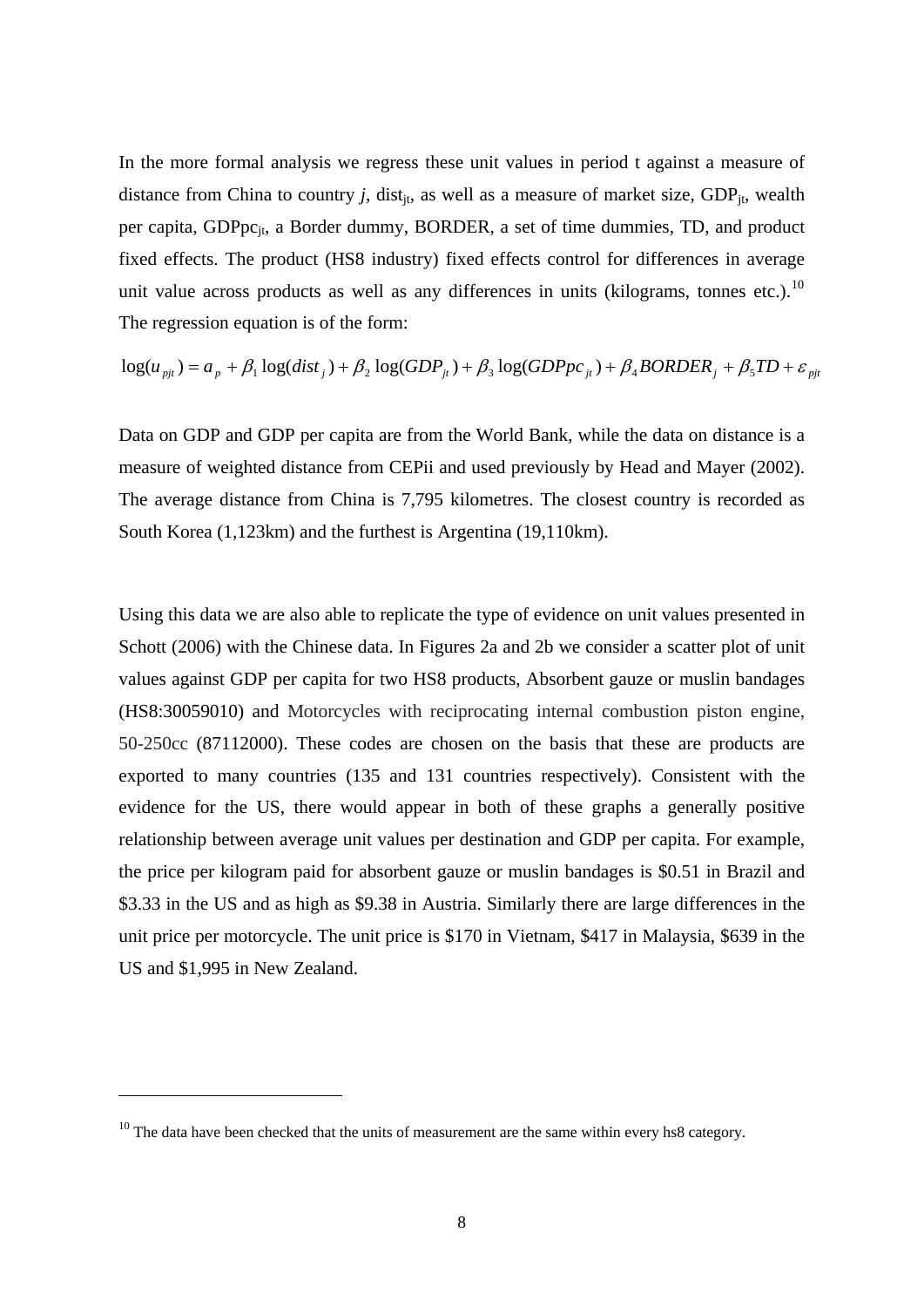#### **4. Empirical Results**

÷,

In Table 4 we report the results from the regression on of unit-prices by broad industrial sector, where we group the results according to the combination of signs on the distance and market size variables.<sup>[11](#page-9-0)</sup> Perhaps most obvious from the Table is the lack of support for the theoretical predictions set out in Table 2. Firstly, in no industries do we find the negative-positive (distance/market size) combination predicted by the 'efficiency sorting' version of the model. This somewhat surprising as this follows from the original Melitz model and would perhaps represent the standard view of Chinese comparative advantage. Secondly, the positive-negative combination suggested by the 'quality sorting' version of Melitz-Baldwin-Harrigan and the empirical evidence for the US are replicated in Chinese exports for only one industry (Pearls, precious metals and jewellery) out of 19 industries, although there are another three sectors with the expected combination of signs and at least one insignificant coefficient. These four sectors only account to 7.8 per cent of the total observations (6.9 per cent of HS8 codes), while the jewellery sector 0.3 per cent (2.3 per cent of HS8 codes).

The most common combination is for the estimated coefficients on both distance and market size to be positive. For twelve of out 19 industries we find this combination of coefficients and both coefficients are significant in 9 industries, including some crucial export sectors for China such as textile, wood products, base metals and chemicals. The products with this positive relationship with distance and market size represent 64.7 per cent of the total number of observations, or 67.4 per cent of available product codes. There is also evidence from the previous literature that these results are not unique to Chinese exports. Interestingly this result matches those found for Belgian and French exports in Mayer and Ottoviano (2007). Finally, there are three industries for which we find that average unit values decline with distance and market size. These industries account for a nontrivial proportion of the sample: 27.5 per cent of all observations and 25.7 per cent of products. Both of these two combinations fall outside the predictions of Table 2.

<span id="page-9-0"></span> $11$  The regressions include other standard gravity variables such as GDP per capita . For expositional purpose we do not report them in the table 4. Consistent with previous studies , the coefficients for GDP per capita are positive for most of the regressions. Details of these results are available from the author upon request, also see Kneller and Yu (2008).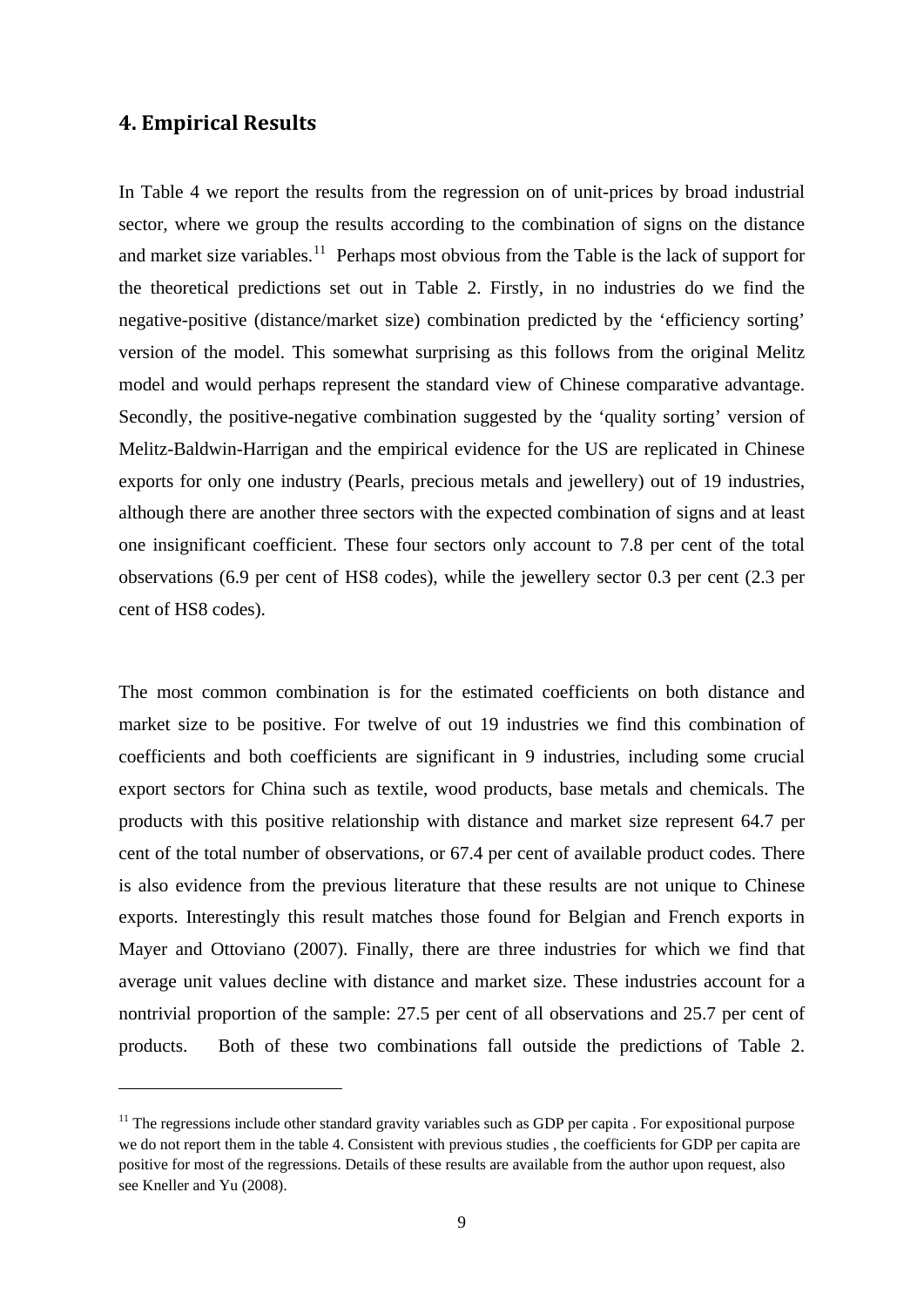Specifically, the positive-positive combination of coefficients estimates, which is found in the majority of Chinese export sectors, is inconsistent with all the existing versions of the heterogeneous firm trade models including the Melitz (2003) Baldwin and Harrigan (2007) and Melitz and Ottaviano (2007). [12](#page-10-0)

#### **5. A Model with Quality sorting and Spatial Price Discrimination**

The Baldwin and Harrigan (2007) paper demonstrates that the sign of the coefficients of distance and market size will be positive and negative respectively, under quality sorting when the elasticity of quality is greater than one, but reversed under efficiency sorting when the quality elasticity is less than one. Our results for China suggest that neither version of these models may apply universally. Specifically, we find variation across industries, and for the majority of industries, a combination of signs that do not provide strong support for either version of the model.

In the rest of this section we consider the possibility of an additional mechanism through which spatial variation in unit values might be generated. Specifically we modify the Melitz-Ottaviano(2007) model by allowing asymmetric varieties and a positive link between the cost and the qualities of varieties. One important feature of this model is that, unlike the CES case where an exporter will charge identical f.o.b. prices across markets, the optimal firm level f.o.b. export price will vary across export destinations with different distances and market size. We label this effect 'spatial price discrimination'.

With spatial price discrimination, distance and market sizes affects average export unit value because of the compositional changes of firms entering the export markets, but in addition because of their effect on the f.o.b. price mark-ups for individual firms. We show that by adding these new dimensions, the heterogeneous firm trade model yield combinations of the coefficients for distance and market size in a regression of average unit-values that might explain our Chinese evidence, but also lead to different implications

<span id="page-10-0"></span> $12$  Baldwin and Harrigan (2007) demonstrate a negative-negative sign combination can be derived from the original Melitz and Ottaviano (2007) model.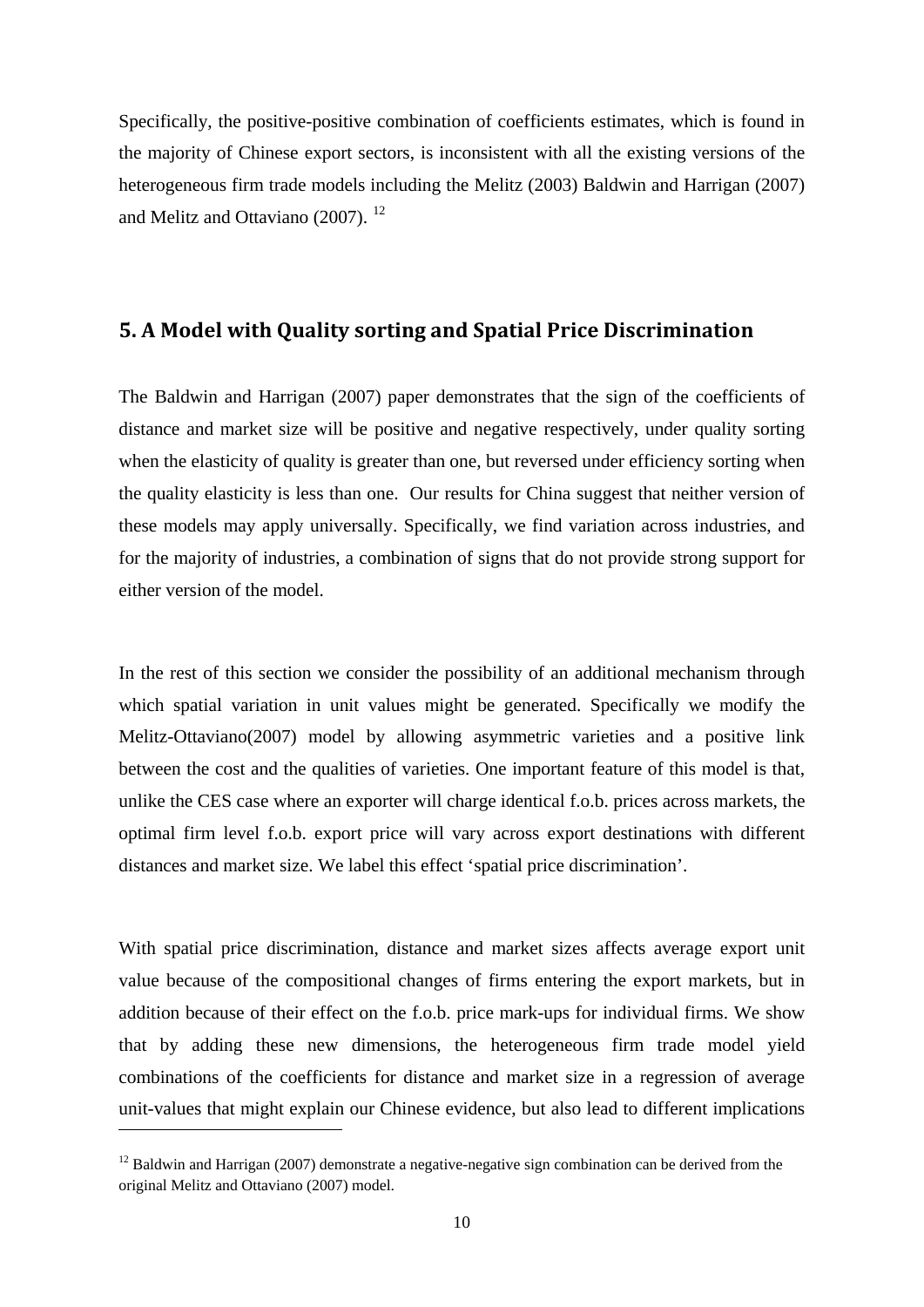for the pattern of quality sorting and the effects of distance and market size on export quality relative to Baldwin and Harrigan (2007).

#### *The Model*

We begin by considering a closed economy and then extend to the open economy version. Consider an economy with *L* identical consumers, each supplying one unit of labour as the only factor of production. We follow Melitz and Ottaviano (2007) and assume that preferences across differentiated varieties within a sector are characterised by a quasi-linear utility with a quadratic sub-utility. We modify the demand system to accommodate *asymmetric* varieties as follows:

$$
u = q_0 + \alpha \int_{i \in \Omega} \left( z_i q_i \right) di - \frac{\gamma}{2} \int_{i \in \Omega} \left( z_i q_i \right)^2 di - \frac{\eta}{2} \left( \int_{i \in \Omega} \left( z_i q_i \right) di \right)^2
$$

Where *u* is the utility of an individual representative consumer,  $q_0$ ,  $z_i$ ,  $q_i$  and *M* are respectively, consumption by the representative consumer of the homogeneous good, quality of variety *i* and quantity of variety *i* in the differentiated sector and the number of varieties available in that sector. Note that  $z_i$  indexes the quality of a variety and consumers enjoy greater utility from a variety with higher value of  $z_i$ . Parameter  $\gamma$  indexes the degree of product differentiation across varieties, the larger  $\gamma$  the more differentiated are varieties. Parameters  $\alpha$  and  $\eta$  index the degree of substitution between the numeraire good and differentiated goods: the consumer's demand is biased toward the differentiated good relative to the numeraire good the higher is  $\alpha$  or the lower is  $\eta$ .  $\alpha$ ,  $\eta$  and  $\gamma$  are assumed positive and identical across countries. These preferences lead to the following inverse demand function:

$$
\frac{p_i}{z_i} = \alpha - \gamma \cdot z_i q_i - \eta Q \,, \tag{1}
$$

Where  $Q = \int_{i \in \Omega} (z_i q_i) di$  is the aggregate (quality adjusted) consumption. Let  $\Omega^* \subset \Omega$  be the subset of varieties consumed ( $q_i > 0$ ). The linear demand system for each individual variety is: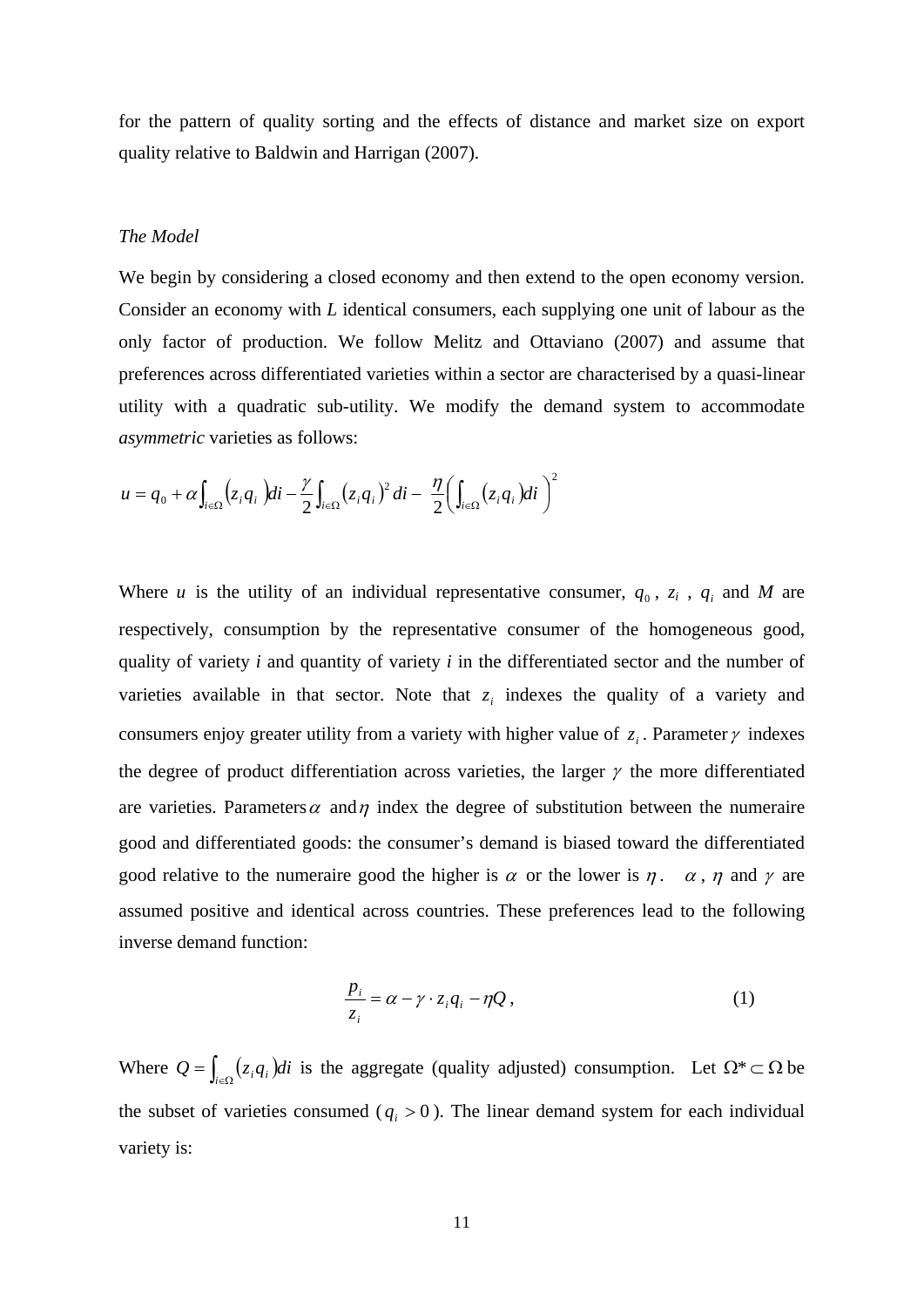$$
q_i = \frac{L}{z_i \gamma} \left( \hat{P} - \frac{p_i}{z_i} \right), \qquad i \in \Omega^* \tag{2}
$$

where  $\eta$ <sub>M</sub> +  $\gamma$  $\eta MP + \alpha \gamma$  $\hat{P} = \frac{\eta M \overline{P} + \alpha \gamma}{\eta M + \gamma}$  is the quality adjusted price-ceiling common for all varieties, above

which the demand for an individual variety will be zero.  $\overline{P} = \int_{\mathbb{R}^d} |\frac{P_i}{\partial t}| d\overline{t}$ *z*  $\overline{P} = \int_{i \in \Omega^*} \left( \frac{p}{z_i} \right)$  $\int_{i \in \Omega^*} \left| \frac{P_i}{Z} \right|$ ⎠ ⎞  $\overline{\phantom{a}}$  $=\int_{i\in\Omega^*}\left(\frac{p_i}{z_i}\right)di\bigg/M$  represents the average quality-adjusted price of the differentiated varieties, where *M* is the number of varieties being consumed.

On the production side of the model, labor is the only factor of production. Production of the numeraire good exhibit constant return to scale at unit cost under competitive market. This assumption leads to unit wage. There is a continuum of firms pay a sunk fixed entry cost  $f_e$  to enter the market, and then randomly draw their constant marginal cost  $c_i$  from an exogenous common distribution  $G(c)$  with support  $[0, c_M]$ . Since firms' operating profits are  $\pi_i = (p_i - c_i)q_i$ , the first order condition of profit maximisation yields the following optimal quantity:

$$
q_i = \frac{L}{\gamma} \frac{\left[p_i - c_i\right]}{z_i^2} \tag{3}
$$

Substituting [3] into [2] we derive the optimal pricing rule given cost *c* (we omit the firm subscript *i* hereafter):

$$
p(c, z) = (z \cdot \hat{P} + c)/2
$$
 (4)

This yields the optimal quantity of production, revenue and profit.

$$
q(z,c) = \frac{L}{2\gamma \cdot z} \left(\hat{P} - \frac{c}{z}\right), \qquad \frac{c}{z} < \hat{P} \qquad (5)
$$

$$
r(z,c) = \frac{L}{4\gamma} \left[ \hat{P}^2 - \left(\frac{c}{z}\right)^2 \right], \qquad \frac{c}{z} < \hat{P} \qquad (6)
$$

$$
\pi(z,c) = \frac{L}{\gamma} \left( \frac{p-c}{z} \right)^2 = \frac{L}{4\gamma} \left( \hat{P} - \frac{c}{z} \right)^2, \qquad \frac{c}{z} < \hat{P}
$$
 (7)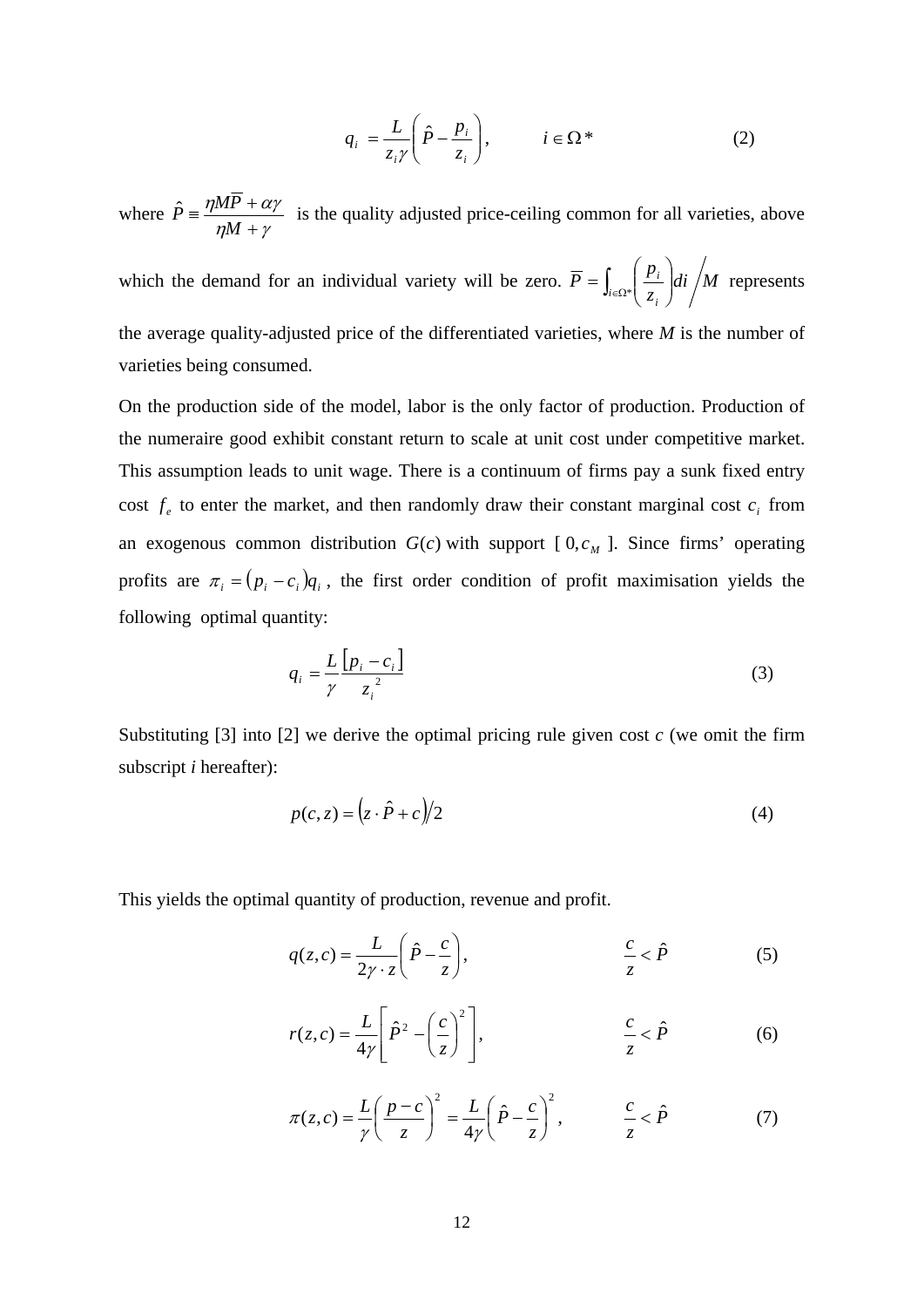where  $\frac{c}{-} < \hat{P}$ *z*  $c \leq \hat{P}$  is the 'survival condition'. Only varieties with quality adjusted costs lower than the price ceiling will face positive demand  $(q(z,c) > 0)$ . Firms producing higher quality products for a given cost will charge higher prices and earn greater revenue and profits, although it does not necessarily follow there will also enjoy higher demand<sup>[13](#page-13-0)</sup>.

Following Baldwin and Harrigan  $(2007)$  and Johnson  $(2007)$ , we assume that  $z$  is positively correlated to *c*. Higher cost firms produce higher quality,  $z = c^{\sigma}$ ,  $\sigma \in [0, \infty)$ . Hence, equation [4]-[7] can be rewritten as

$$
p(c) = \left(c^{\sigma} \cdot \hat{P} + c\right)/2, \qquad c^{1-\sigma} < \hat{P} \tag{8}
$$

$$
q(c) = \frac{L}{2\gamma \cdot c^{\sigma}} \left(\hat{P} - c^{1-\sigma}\right), \qquad c^{1-\sigma} < \hat{P} \tag{9}
$$

$$
r(c) = \frac{L}{4\gamma} \left[ \hat{P}^2 - c^{2(1-\sigma)} \right], \qquad c^{1-\sigma} < \hat{P} \tag{10}
$$

$$
\pi(c) = \frac{L}{4\gamma} \left(\hat{P} - c^{1-\sigma}\right)^2, \qquad c^{1-\sigma} < \hat{P} \tag{11}
$$

where  $c^{1-\sigma} < \hat{P}$  is the 'survival condition' that must be satisfied in all the above equations to yield positive demand for each variety. From [10] and [11] it is straightforward to show that profit and revenue are increasing (decreasing) in marginal cost when the quality elasticity is greater(less) than one:

$$
r'(c) > 0
$$
,  $\pi'(c) > 0$ ,  $\forall c > c_D \equiv \hat{P}^{\frac{1}{1-\sigma}}$ , if  $\sigma > 1$  (12a)

$$
r'(c) < 0, \ \pi'(c) < 0, \quad \forall c < c_D = \hat{P}^{\frac{1}{1-\sigma}}, \text{ if } \sigma < 1
$$
 (12b)

Where  $c<sub>D</sub>$  is the cost cut-off under (above) which firms can survive and earn positive profits when the quality elasticity is low (high). We close the model by assuming free entry

-

<span id="page-13-0"></span><sup>&</sup>lt;sup>13</sup> From [5],  $\frac{\partial q}{\partial z} = \frac{L}{2\pi z^2} \left( -\hat{P} + \frac{2}{z^2} \right)$ 2  $\frac{q}{p} = \frac{L}{2\pi r^2} \left( -\hat{P} + \frac{2c}{r^2} \right)$  $\frac{\partial q}{\partial z} = \frac{L}{2\gamma z^2} \left( -\hat{P} + \frac{2c}{z} \right)$ , implying an inverse U shape relation between demand and quality:  $q(c, z)$  is maximised when  $z = 2c / \hat{P}$ .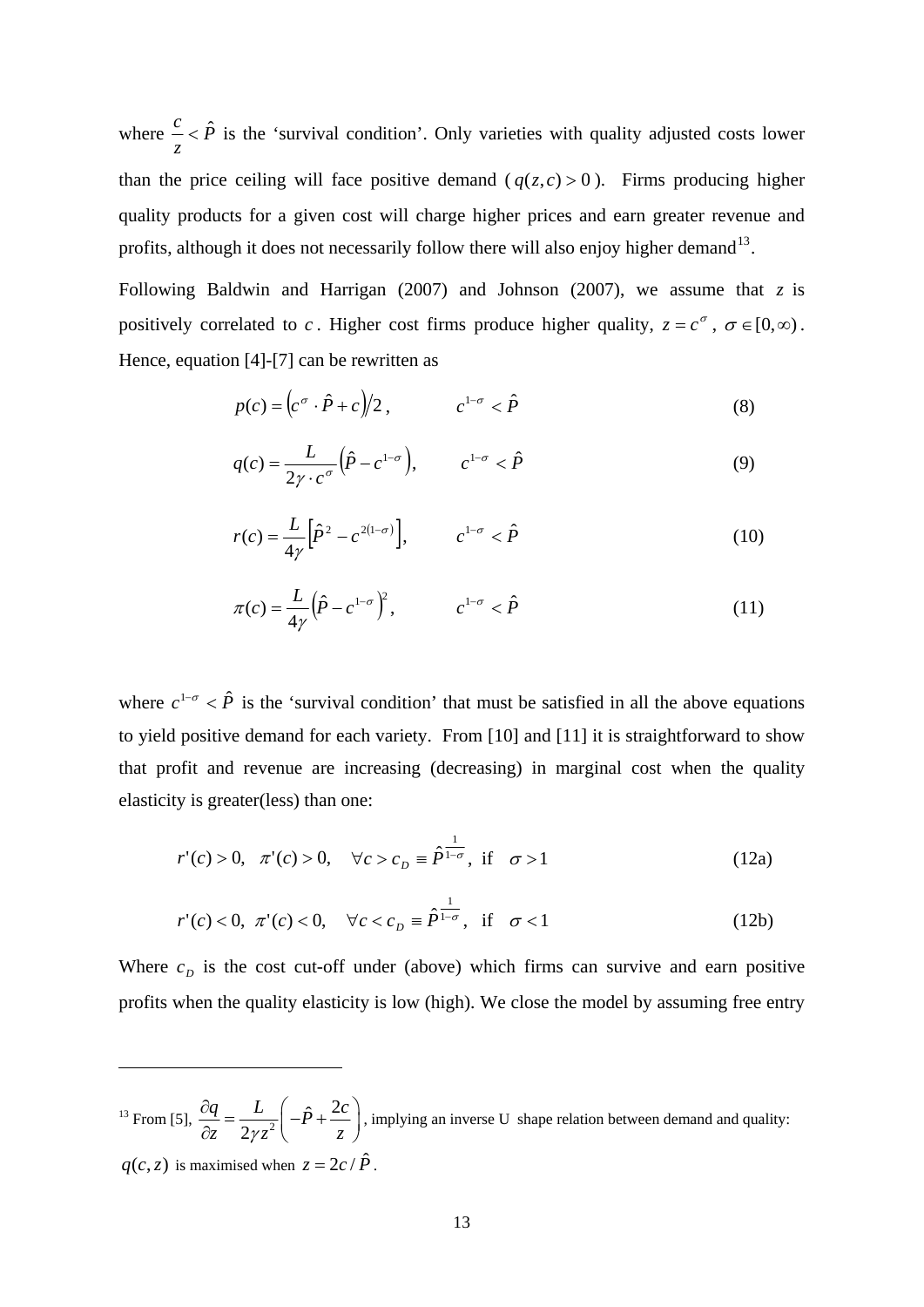into the market. The equilibrium is therefore characterised by the zero net expected profit condition:

$$
\Pi = \int_{c_D}^{c_M} \pi(c) dG(c) + \int_0^{c_D} 0 dG(c) = \frac{L}{4\gamma} \int_{\hat{p}l - \sigma}^{c_M} \left[ \hat{P} - c^{1 - \sigma} \right]^2 dG(c) = f_e \quad , \quad \text{if} \quad \sigma > 1 \quad (13a)
$$

$$
\Pi = \int_0^{c_D} \pi(c) dG(c) + \int_0^{c_D} 0 dG(c) = \frac{L}{4\gamma} \int_0^{\frac{1}{\beta - \sigma}} \left[ \hat{P} - c^{1 - \sigma} \right]^2 dG(c) = f_e, \quad \text{if } \sigma < 1 \quad (13b)
$$

It is straightforward to show that  $\frac{\partial \mathbf{P}}{\partial \hat{P}} > 0$  $\frac{\partial\Pi}{\partial x}$ ∂ and  $\frac{\partial H}{\partial x} > 0$ *L*  $\frac{\partial \Pi}{\partial L}$  > 0 for any  $\sigma$ , so we obtain  $\frac{\partial \hat{P}}{\partial L}$  < 0. In words, larger markets have lower price ceilings in equilibrium. Note that this result is identical to the original Melitz and Ottaviano (2007) model in the absence of quality differences, where they show that larger markets lead to a lower price ceiling and price mark-up. The difference however, is that here the effects of market size on the survival cost cut off ( $c_p \equiv \hat{P}^{1-\sigma}$ 1  $c_D = \hat{P}^{\frac{1}{1-\sigma}}$ ) is ambiguous, depending on the quality elasticity:  $\frac{\partial c_D}{\partial L}$  > (<)0 *L*  $\frac{dc_D}{dz}$  > (<)0, iff  $\sigma$  > (<)1.<sup>[14](#page-14-0)</sup> Larger market leads to increased cost cut-offs, if and only if, the elasticity of quality to cost is greater than one. However, independent of the value of  $\sigma$ , larger market size always leads to stronger selection into the industry i.e. lower survival rate <sup>[15](#page-14-1)</sup>.

#### *Spatial Price discrimination and export selection*

 $\equiv$ 

Now we turn to the open economy version of the model to investigate the joint effects of distance and market size on the average unit value of Chinese exports. Consider a world comprising of a home country China, and *J* foreign countries indexed by *j*. All countries share common technology, characterised by the distribution of firm level marginal costs  $G(c)$  and other parameters, but differ in their market sizes and distance to China.

<span id="page-14-0"></span>
$$
^{14} \text{ Note that } \frac{\partial c_D}{\partial L} = \hat{P}^{\frac{\sigma}{1-\sigma}} \bigg( \frac{1}{1-\sigma} \bigg) \frac{\partial \hat{P}}{\partial L} \cdot \text{Since } \frac{\partial \hat{P}}{\partial L} < 0, \text{ the sign of } \frac{\partial c_D}{\partial L} \text{ depends on } \sigma \text{ .}
$$

<span id="page-14-1"></span><sup>&</sup>lt;sup>15</sup> Note that firms survive for  $c > \frac{c}{c_p}$  when  $\sigma > \frac{c}{1}$ . This indicates that when  $\sigma > 1$  firm survival rate  $1 - G(c_p)$  is decreasing in  $c_p$ ; and when  $\sigma < 1$  firm survival rate  $G(c_p)$  is increasing in  $c_p$ .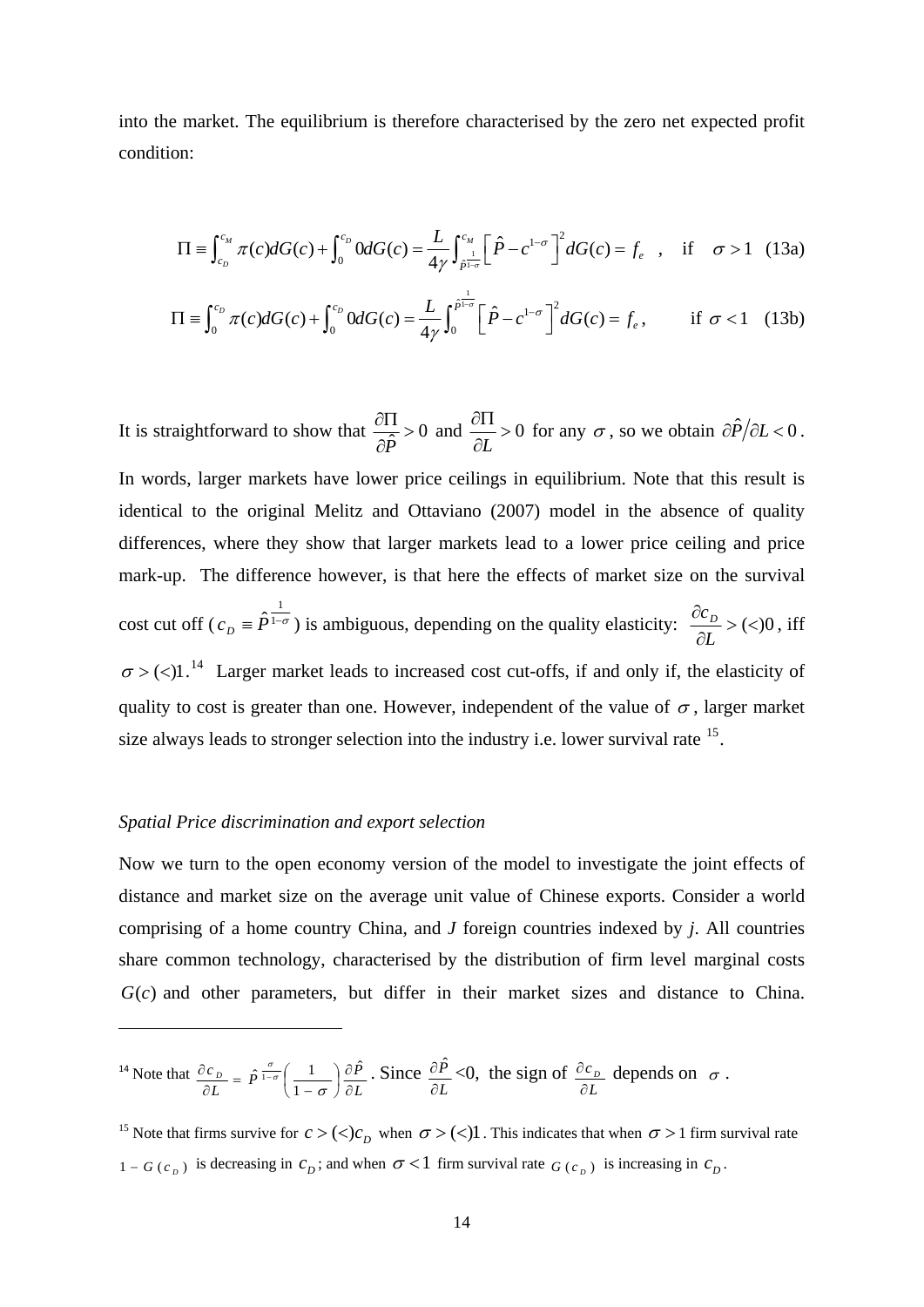Transportation cost takes the form of a standard melting-ice-berg cost  $t^j > 1$  that is increasing in distance.

A firm with cost *c* from China may decide to serve market *j* by producing output  $q_x^j(c)$  at a delivered (c.i.f.) price  $p_x^j(c)$ . A potential Chinese exporters profit from serving a given foreign market is  $\pi_X^j(c) = \left[ p_X^j(c) - t^j c \right] q_X^j(c)$ . Analogous to the case in the closed economy in [2]-[9], export demand is  $q_x^j = \frac{E}{c^{\sigma}x} \left[ \hat{P}^j - \frac{Px}{c^{\sigma}} \right]$ ⎠ ⎞  $\parallel$  $=\frac{L^j}{c^{\sigma}\gamma}\left(\hat{P}^j-\frac{p_{\overline{X}}^j}{c^{\sigma}}\right)$ *c*  $q_x^j = \frac{L}{a}$  $J'_X = \frac{L^j}{g} \left( \hat{P}^j - \frac{p_X^j}{g} \right)$  and the profit maximising export output must satisfy  $q_x^j = \frac{L^j}{2} \frac{\left[ p_x^j - t^j c \right]}{r^2}$  $c^{2\sigma}$  $p_{X}^{j} - t$ γ  $L^j | p^j_x - t^j c$ *X*  $\bar{j}$   $\bar{L}^j$  $q_x^j = \frac{L^j}{r} \left[ p_x^j - t^j c \right]$ , which yields the following optimal export price and

output:

-

$$
p_x^j = \frac{1}{2} (\hat{P}^j c^\sigma + c \cdot t^j), \qquad p_{xy}^j = \frac{p_x^j}{t^j} = \frac{1}{2} (\frac{\hat{P}^j c^\sigma}{t^j} + c)
$$
(14a)  

$$
q_x^j = \frac{L_j}{\gamma z} (\hat{P}_j - \frac{p_x^j}{z}) = \frac{L^j}{2\gamma \cdot c^\sigma} (\hat{P}^j - c^{1-\sigma} t^j)
$$
(14b)

Where  $p_{\chi_f}^{\ j}$  denotes the corresponding optimal f.o.b. price. Most importantly [14a] reveals the existence of 'spatial price discrimination'. Unlike the CES case, where an exporter charges identical f.o.b. prices and mark-ups across markets, now both f.o.b. price  $p_{\text{X}f}^{\text{j}}(c)$ and its markup  $(p_{\chi f}^j / c)$  vary with  $t^j$ . Firms charge different f.o.b. prices and mark-ups across export destinations depending on their distance from China. Other things equal, a firm will charge a *lower* f.o.b price for a more distant market, despite the higher c.i.f. price. The intuition behind this result is that under the sub-quadratic utility assumption the elasticity of demand varies along a firm's residual demand curve, and the elasticity is greater for higher trade costs.<sup>[16](#page-15-0)</sup>

<span id="page-15-0"></span><sup>&</sup>lt;sup>16</sup> This is because consumer demand will be more "sensitive" to changes in price when the c.i.f. price is higher, the later is increasing in trade costs.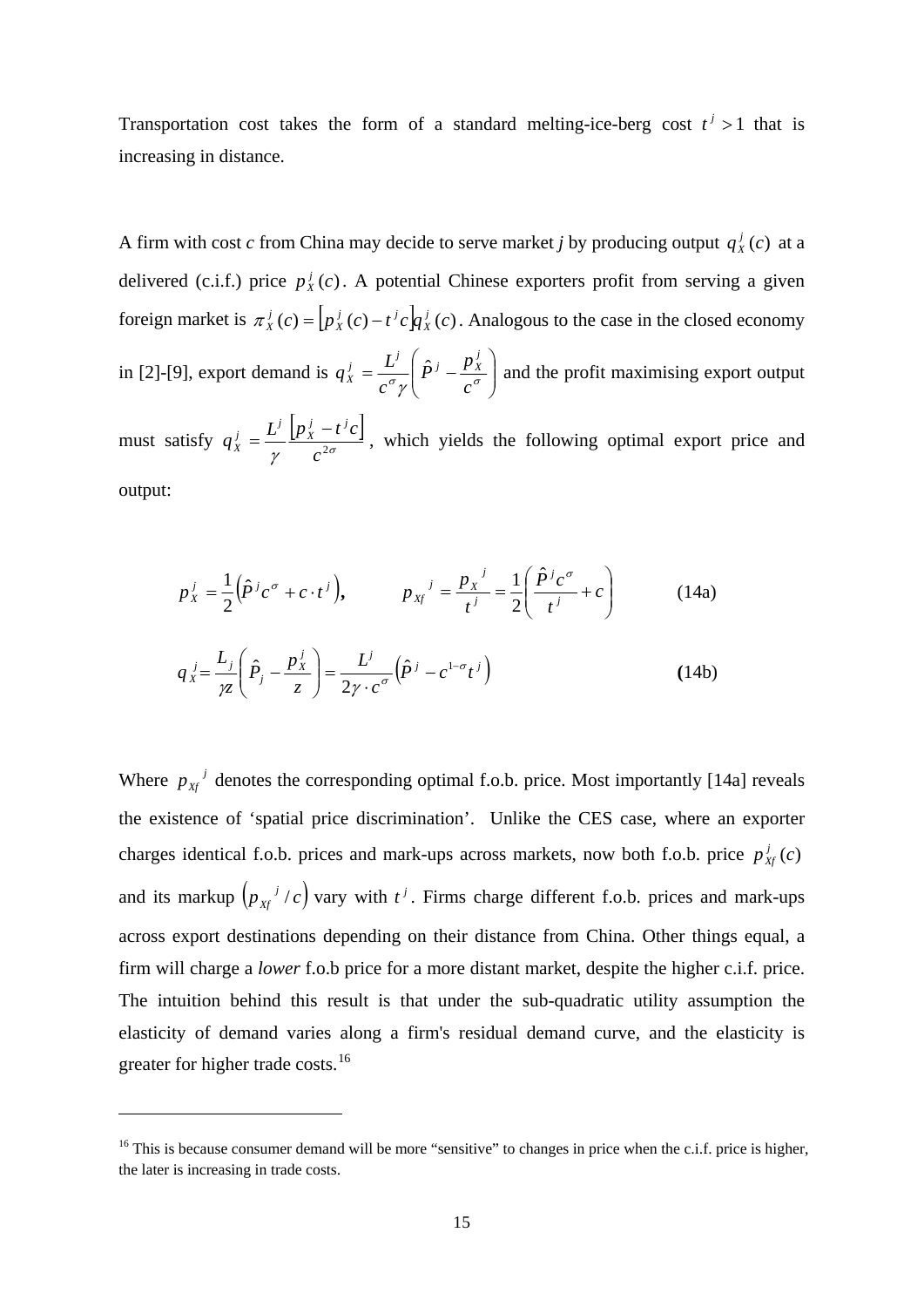In addition, the f.o.b. price  $p_{xf}$  also depends on the "competitiveness of the market" reflected in  $\hat{P}^j$ . Intuitively, when competition in the market is "tougher", the price ceiling  $\hat{P}$ <sup>*j*</sup> becomes lower, which forces exporters to charge lower f.o.b. prices. Reasoning analogous to the case in the closed economy, and unlike the original Melitz model under CES preferences, market size affects the f.o.b. prices of individual exporters via their effects on  $\hat{P}^j$ . Since  $\hat{P}^j$  decreases in  $L^j$  since larger markets lead to tougher competition and lower industrial price ceilings,  $p_{\text{Xf}}^j(c)$  decreases in  $L^j$ , exporters charges lower f.o.b. prices in larger markets, other things equal. The intuition is that when selling to a larger market with tougher competition, a firm's residual demand curve shifts inwards leading to a higher price elasticity and thus a lower optimal price.

Finally, [14b] implies that the survival condition written in terms of generating a positive demand in market *j*  $(q_x^j > 0)$  is

$$
c^{1-\sigma} < \hat{P}^j \left( t^j \right)^{-1} \tag{15}
$$

This implies that there exists the following export cost cut off that separates exporters and non-exporters:

$$
c_{X}^{j} = \left(t^{j}\right)^{\frac{1}{\sigma-1}} \hat{P}_{j}^{\frac{1}{1-\sigma}}
$$
 (16)

For firms satisfying condition [15] , their (positive) export profits will be given by,

$$
\pi_X^j(c) = \frac{L^j}{2\gamma} \left(\hat{P}^j - c^{1-\sigma} t^j\right)^2 \tag{17}
$$

This implies  $\pi_X^{j'}(c) > 0$  for  $c > c_X$  when  $\sigma > 1$ , and  $\pi_X^{j'}(c) < 0$  for  $c < c_X$  when  $\sigma$ <1. In words, when the quality elasticity is high export profits increase in cost and quality, so firms with costs above the export cost cut off earn positive export profits. High quality high price(cost) firms self-select into the export market and we have the pattern of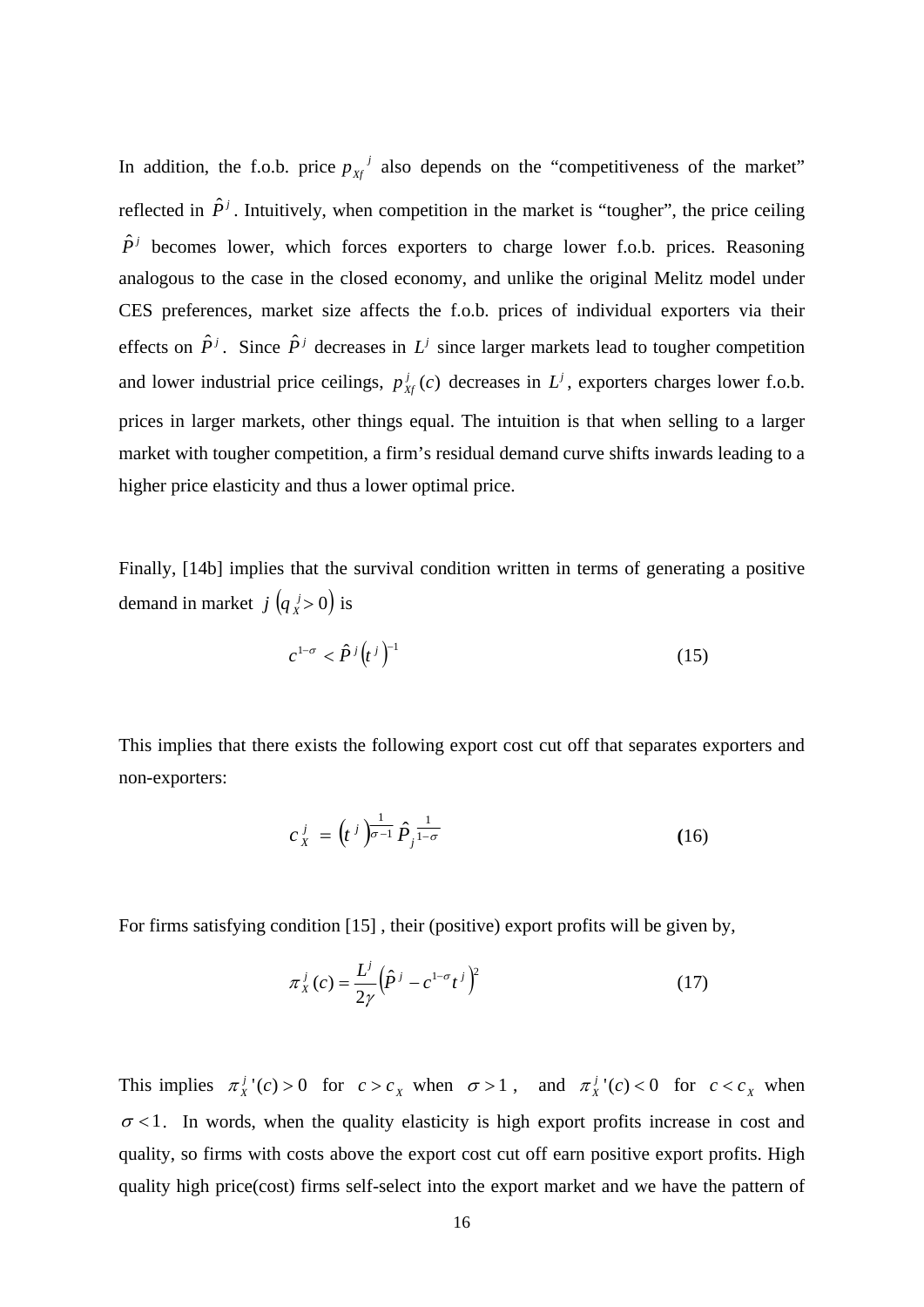'quality sorting' by exporters. The opposite holds for low values of the quality elasticity parameter. Then firms will be sorted in terms of having lower cost into the export market and we have the pattern of 'efficiency sorting'. Next we generate the predictions of the effects of market size and distance on average unit value of exports from our model corresponding to the above two sorting patterns, and reveal how they differ from the existing heterogeneous firm trade models.

#### *Quality Sorting*

Firstly we look at the case of quality sorting. When  $\sigma > 1$ , the cost range of exporters to market *j* is  $\left[ c_x^j, c_y \right]$ , thus the average f.o.b. export price to market *j* from China is:

$$
\overline{p}_{Xf}^{j} = \frac{\int_{c_X^{j}}^{c_M} p_{Xf}^{j}(c)dG(c)}{1 - G(c_X^{j})} = \frac{\int_{c_X^{j}}^{c_M} \left(c^{\sigma} \hat{P}^{j} t^{j-1} + c\right) dG(c)}{2\left[1 - G(c_X^{j})\right]}
$$
(18)

How does  $\overline{p}_{xf}^{j}$  responds to distance  $(t^{j})$  and market size  $(L^{j})$ ?  $t^{j}$  and  $L^{j}$  affect  $\overline{p}_{xf}^{j}$  via two mechanisms. The first is the 'selection effect'. Variations in  $t^j$  and  $L^j$  lead to changes in the export cost cut off  $c_x^j$  and therefore the compositional changes in Chinese exporters to market *j*. As a result, average unit value of Chinese exporters in *j* will also change. It can be shown from (18) that  $\partial \overline{p}_{Xf}^j / \partial c_X^j > 0$ . Further, since as per (16)  $\partial c_X^j / \partial t^j > 0$ ,  $\frac{\partial c_x^j}{\partial P^j}$  < 0 when  $\sigma > 1$ , and recall that  $\frac{\partial \hat{P}^j}{\partial L^j} < 0$ , we conclude that *both* market size  $(L^{j})$  and distance  $(t^{j})$  tend to have *positive* effects on average export unit value  $(\bar{p}_{\text{X}j}^{j})$  via the selection effect. The intuition behind this result is that, when the quality elasticity is greater than one, firms are sorted into the export market in terms of high quality high cost, with  $c_x^j$  being the *minimum* marginal cost level required for exporting. A larger market size results in tougher competition and lower price mark-ups in the export market such that selection into the export market is stronger. As a result, more low-cost low-quality firms are forced to leave the export market, which increases the average cost and quality of remaining exporters. Average f.o.b. export price and export quality therefore increases. Reasoning analogously, higher transport costs increases trade barriers, leading to stronger selection and to increased average f.o.b. export price and quality.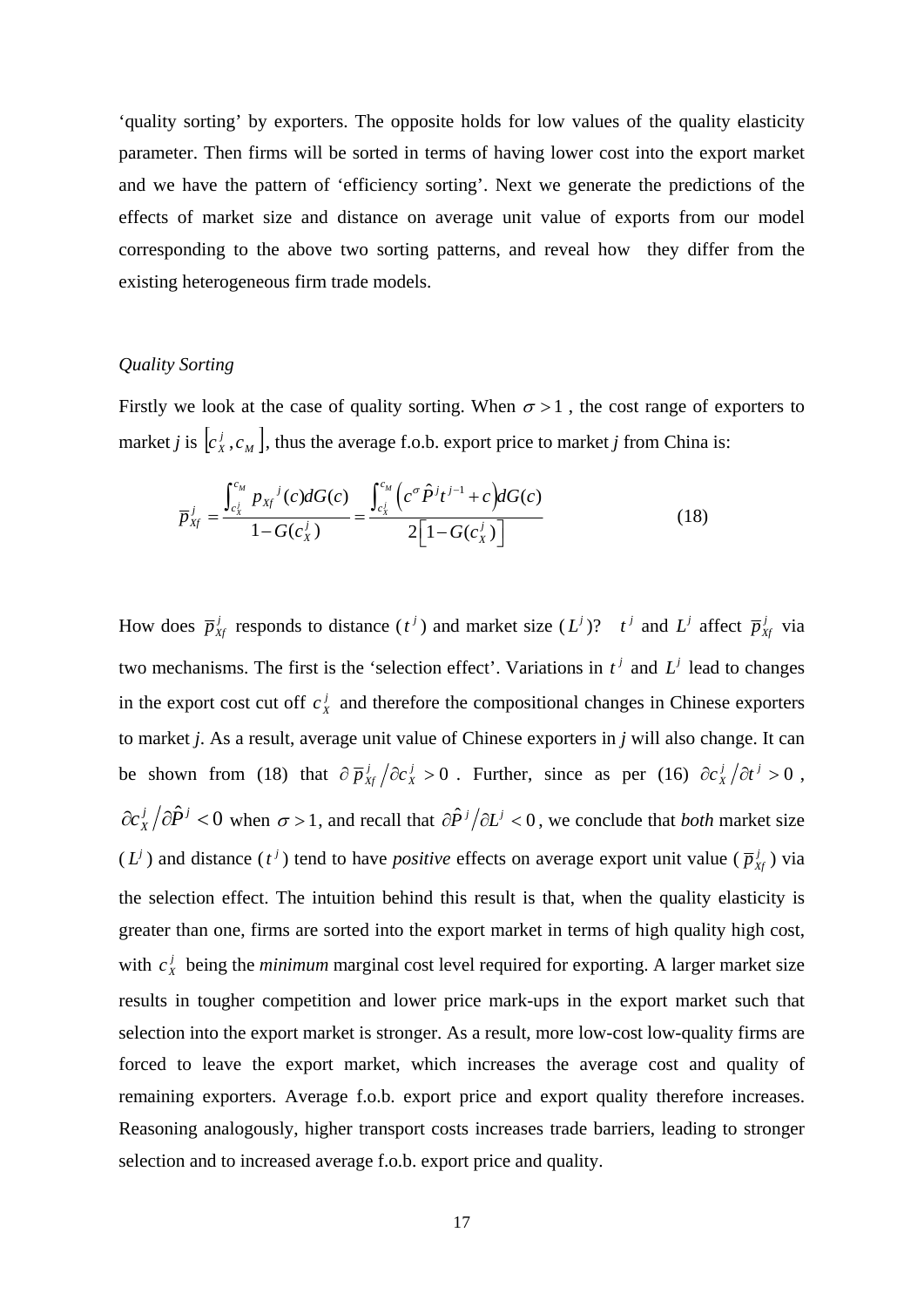However, a second mechanism, namely the 'price discrimination effect', is also at work. As discussed before as per [14a],  $p_{\text{rf}}^i(c)$  decreases in both  $t^i$  and  $L^i$  as the optimal f.o.b. export price is now endogenous to the characteristics of the export markets. Hence, the 'selection effects' and 'price discrimination effects' pull in opposite directions leaving the net effect ambiguous.

#### *Efficiency sorting*

Next we consider the case when the quality elasticity is lower than one. In this version exporters are sorted by having lower costs, therefore the average f.o.b. export price is

$$
\overline{p}_{Xf}^{j} = \frac{\int_{0}^{c_X^{j}} p_{Xf}^{j} dG(c)}{G(c_X^{j})} = \frac{\int_{0}^{c_X^{j}} \left(c^{\sigma} P^{j} t^{j-1} + c\right) dG(c)}{2G(c_X^{j})}
$$
(19)

Again we can decompose the effects of distance and market size into the selection effect and the price discrimination effect. From [16]  $\partial c_x^j / \partial t^j < 0$  and  $\partial c_x^j / \partial \hat{P}^j > 0$  when  $\sigma < 1$ , and from [19]  $\bar{p}_{xf}^j$  is increasing in  $c_x^j$ , therefore  $\bar{p}_{xf}^j$  decreases in  $t^j$  and  $L^j$  (again, using the result that  $\partial \hat{P}^j / \partial L^j < 0$ ). Hence the selection effect is negative for both market size and distance. Furthermore, since the price discrimination effects are also negative, the total effects of both market size and distance on average export quality and unit value are *unambiguously* negative.

We summarise the above results in Table 5. Note that Table 5 provides very different predictions compared to those from Baldwin-Harrigan (2007) as summarised in Table 2. Our model predicts that under the quality sorting all four possible combinations are possible, depending on whether the selection or price discrimination effect dominates. In contrast under efficiency sorting the both signs are always negative.

*Reassessing the evidence from the new model*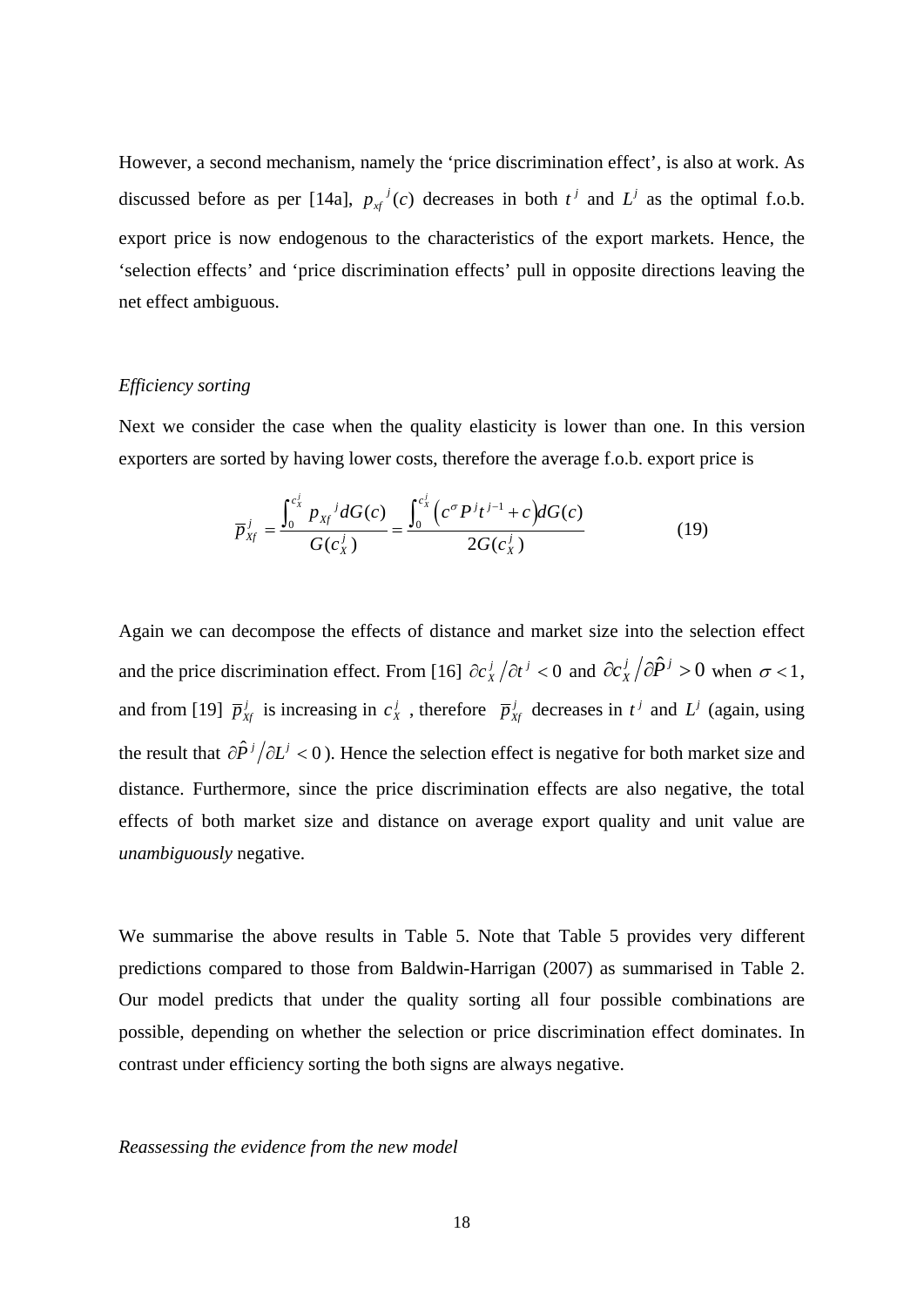As a final exercise we return to empirical evidence presented in Section 4, a summary of which can be found in Table 6. Using the model with selection and price discrimination the 'double positive' coefficients on distance and market size found for the majority of the Chinese exports and for France and Belgium exports by Mayer and Ottaviano (2007) requires that the quality selection dominates, and that average export quality increases in both distance and market size. Most importantly, and in contrast to the product quality model of Baldwin-Harrigan (2007), which is incompatible with the positive coefficient on distance that we find, the extension of Melitz and Ottaviano (2007) to account for product quality predicts that increasing market size could actually lead to stronger quality selection effect and therefore higher unit values. The positive coefficient on market size in this model is therefore consistent with a positive coefficient on distance, but also categorically indicates that products are sorted according to their quality by exporters.

As shown in the second to third rows of the table, by incorporating spatial price discrimination it is possible to generate a unified model that can account for other combinations of the coefficient signs in a unit value regression. According to this model the positive-negative market size-distance combination found to be significant for the US by Baldwin and Harrigan (2007) would, as in their model, be consistent with an interpretation that product quality characteristics are important in determining patterns of trade, but because the (negative) price discrimination effects dominate. Finally, the double negative combination on distance and market size found for two Chinese export sectors, including one of the largest export sectors (Machinery and Equipment), is consistent with both efficiency sorting and quality sorting hypothesis as a consequence of price discrimination in our model. This can be viewed as a consistent with Melitz and Ottaviano (2007), but should not necessarily imply efficiency sorting. It is possible that Chinese exporters in the Machinery and Equipment sector are also sorted by quality, but that price discrimination effect dominates the selection effect. Given the importance of the Machinery and Equipment sector to Chinese trade and inward investment flows discriminating between these two hypothesis may be an interesting future exercise. Finally, perhaps somewhat surprisingly, the predictions for unit values from the model of Melitz (2003) are difficult to match with our evidence for Chinese exports. This again stresses the importance of quality differences as a key dimension in our understanding of the relation between export unit value and characteristics of the destination markets.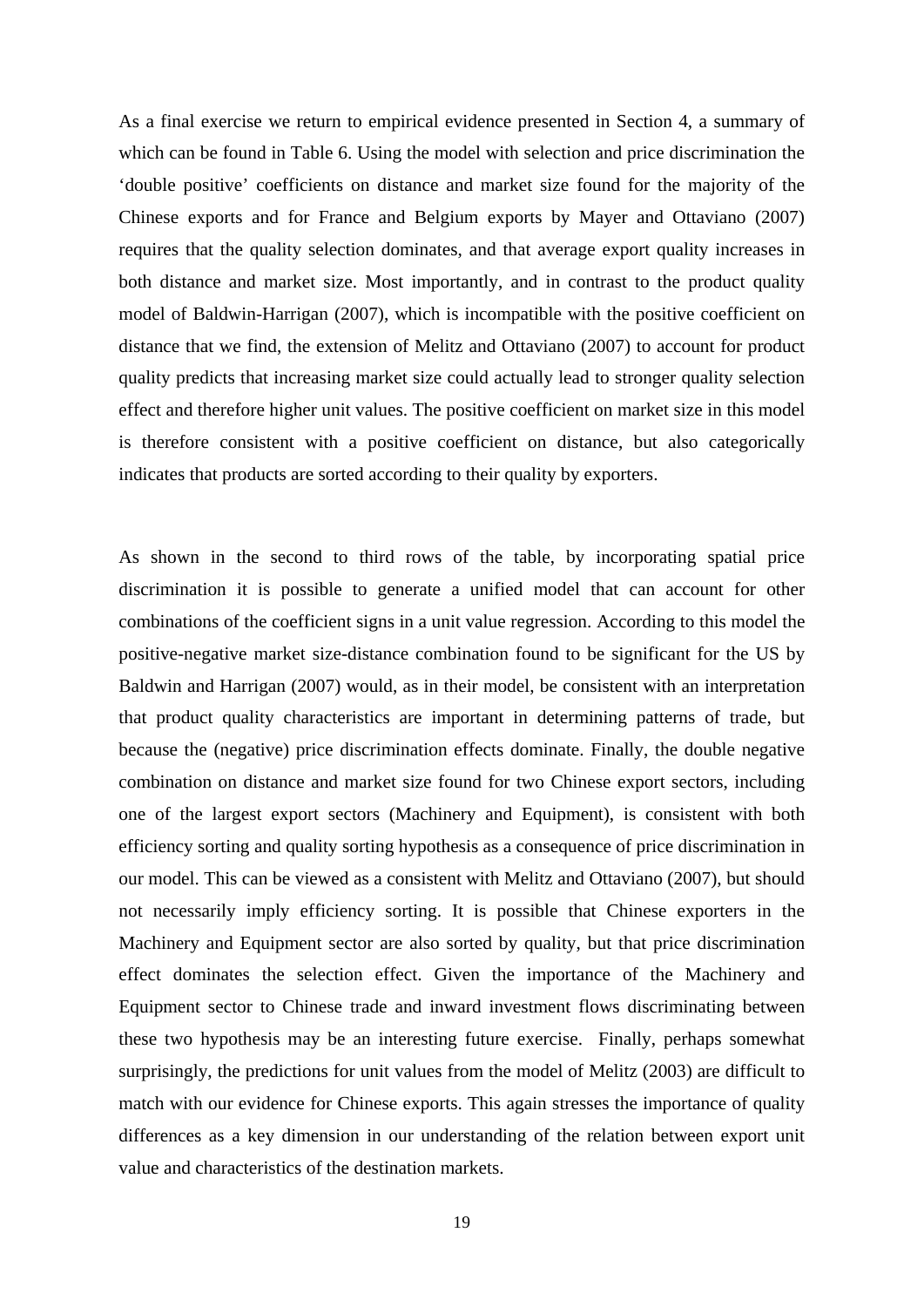#### **6. Concluding Remarks**

In this paper we found new features of the average unit value of Chinese exports compared to existing evidence that could not be fully captured by existing models of heterogeneous firms and international trade. In particular, for the majority of Chinese exports we found unit values increase with both distance and market size, while other combinations of signs were also found to be significant in a few sectors. These findings are difficult to interpret using the Melitz (2003) and its extension by Baldwin Harrigan (2007) to incorporate product quality differences across firms.

To reconcile the gap between our new evidence and the existing theory, we proposed an extension of the Melitz and Ottaviano (2007) model allowing for quality differences suggested by Baldwin and Harrigan (2007). A distinguishing feature of this new model is that distance and market size affect unit value through both price discrimination and quality selection effects. Further, in contrast to the common perception that Chinese exports compete internationally through low production costs, our findings imply that in the majority of manufacturing sectors Chinese firms are sorted by the quality of the goods they offer into export markets.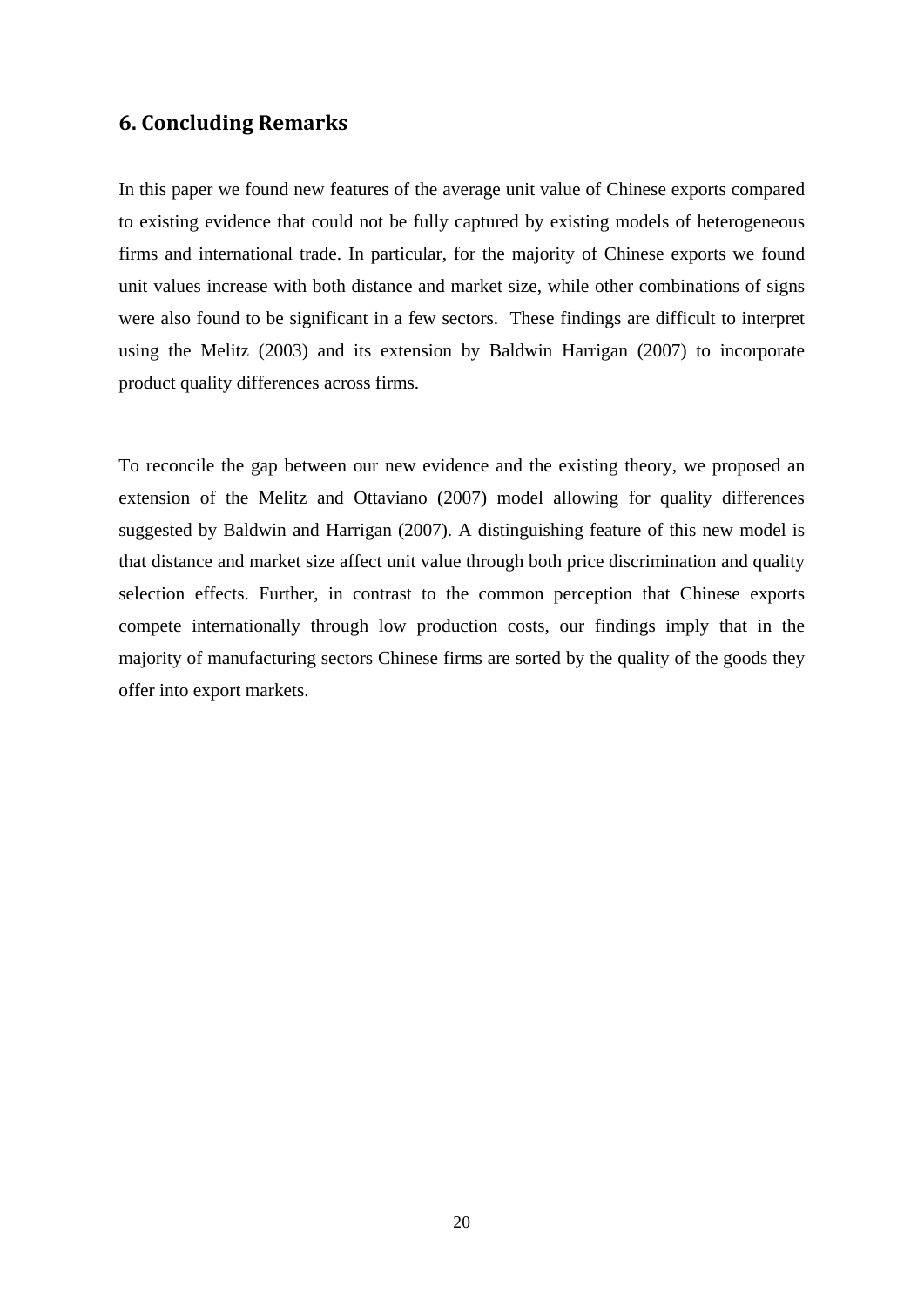#### **Figure 1a Distribution of the number of export destinations : Chemical sector**



Number of products

Chemicals

#### Number of export destinations

## **Figure 1b : Distribution of the number of export destination countries : Machinery and Equipment sector**



Number of export destinations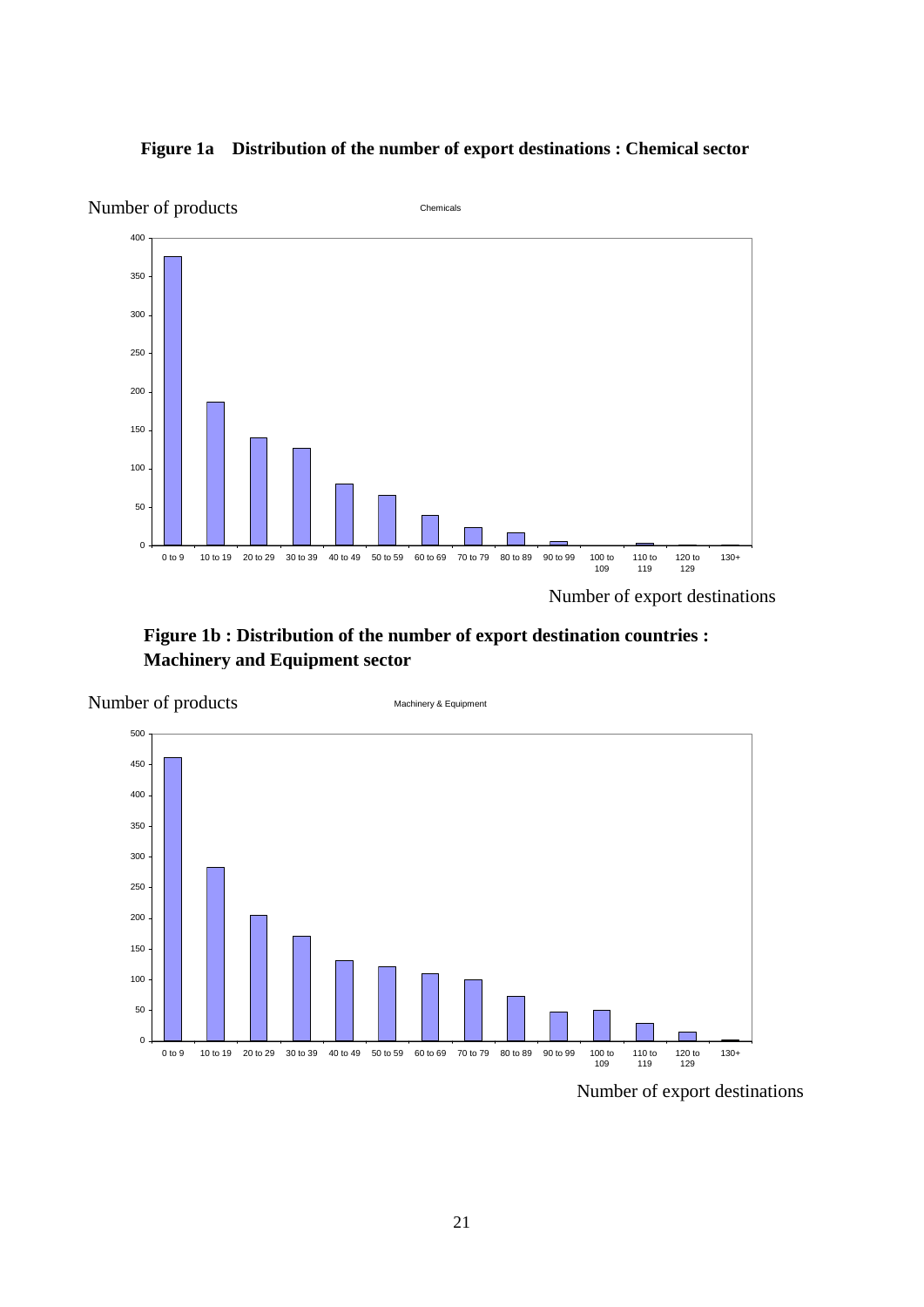

**Figure 2a Unit value and GDP per capita for Absorbent gauze or muslin bandages (30059010)** 

**Figure 2b Unit value and GDP per capita for Motorcycles with reciprocating internal combustion piston engine, 50-250cc (87112000)** 

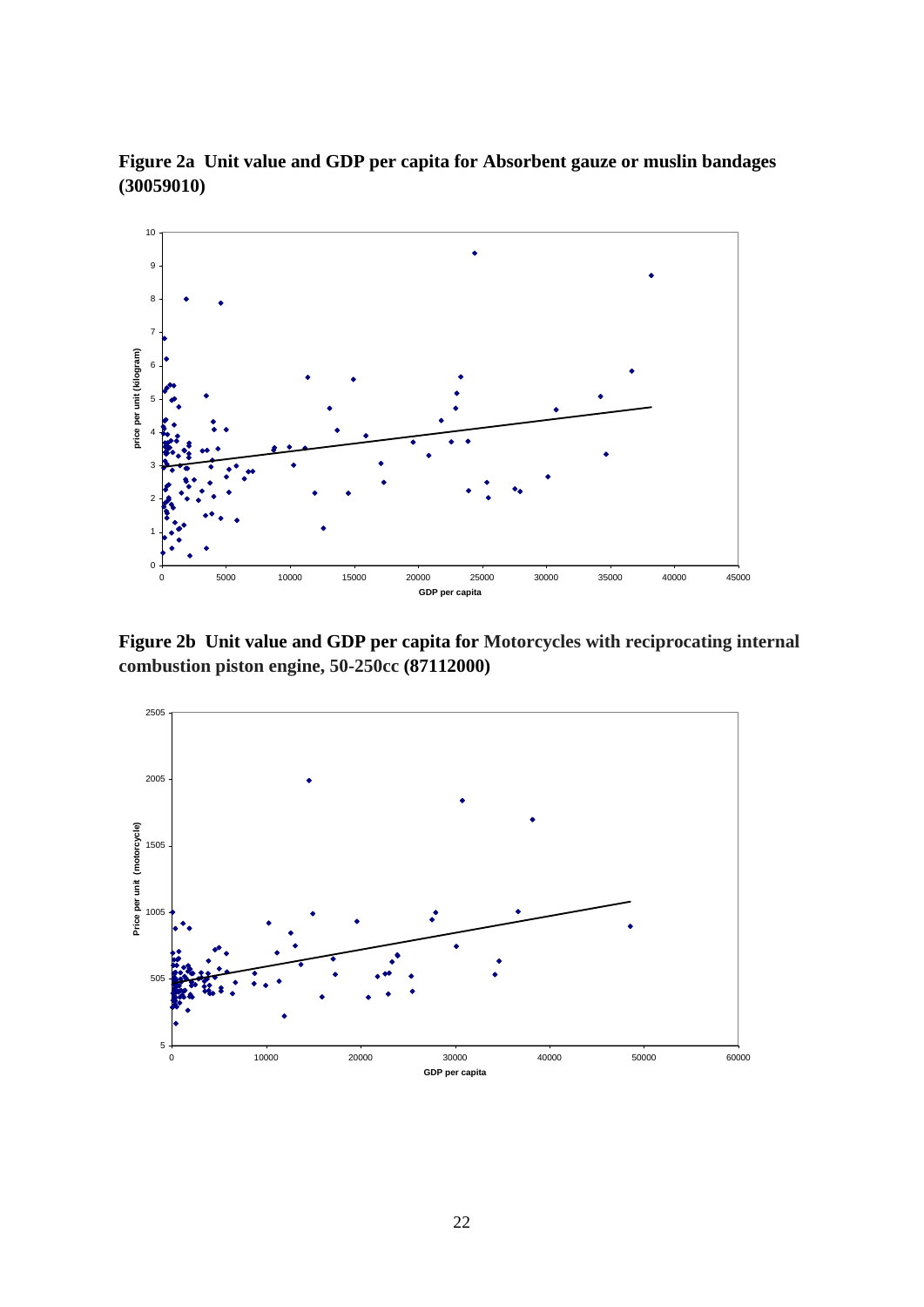## **Table 1. Summary of existing evidence and theory on the link between unit value and country characteristics**

| <b>Variable</b>          |          | <b>Sign</b> | <b>Empirical</b><br><b>Evidence</b>                                                                                     | <b>Theoretical</b><br>Interpretation                           |  |
|--------------------------|----------|-------------|-------------------------------------------------------------------------------------------------------------------------|----------------------------------------------------------------|--|
| Distance/transport costs |          | $+$         | (a) Hummels and<br>Skiba (2004)                                                                                         | (a) Alchien-Allen<br>Effect                                    |  |
|                          |          |             | (b) Baldwin and<br>Harrigan (2007)                                                                                      | (b) Heterogeneous<br>Firms with quality                        |  |
|                          |          |             | (c) Harrigan and<br>Deng (2008)                                                                                         | selection                                                      |  |
| <b>Market Size</b>       | Importer |             | Baldwin and<br>Harrigan (2007)                                                                                          | Heterogeneous<br>Firms with quality<br>selection               |  |
|                          | Exporter | $+/-$       | Hummels and<br>Klenow $(2005)$                                                                                          |                                                                |  |
| Per Capita<br>Income     | Importer | $+$         | Hummels and<br>Skiba (2004)<br>Harrigan and<br>Deng (2008)                                                              | Quality<br>differentiation and<br>Non-homothetic<br>preference |  |
|                          | Exporter | $+$         | $(a)$ Schott $(2004)$<br>(b) Hummels and<br>Skiba (2004)<br>(c) Hummels and<br>Klenow $(2004)$<br>$(d)$ Hallak $(2006)$ |                                                                |  |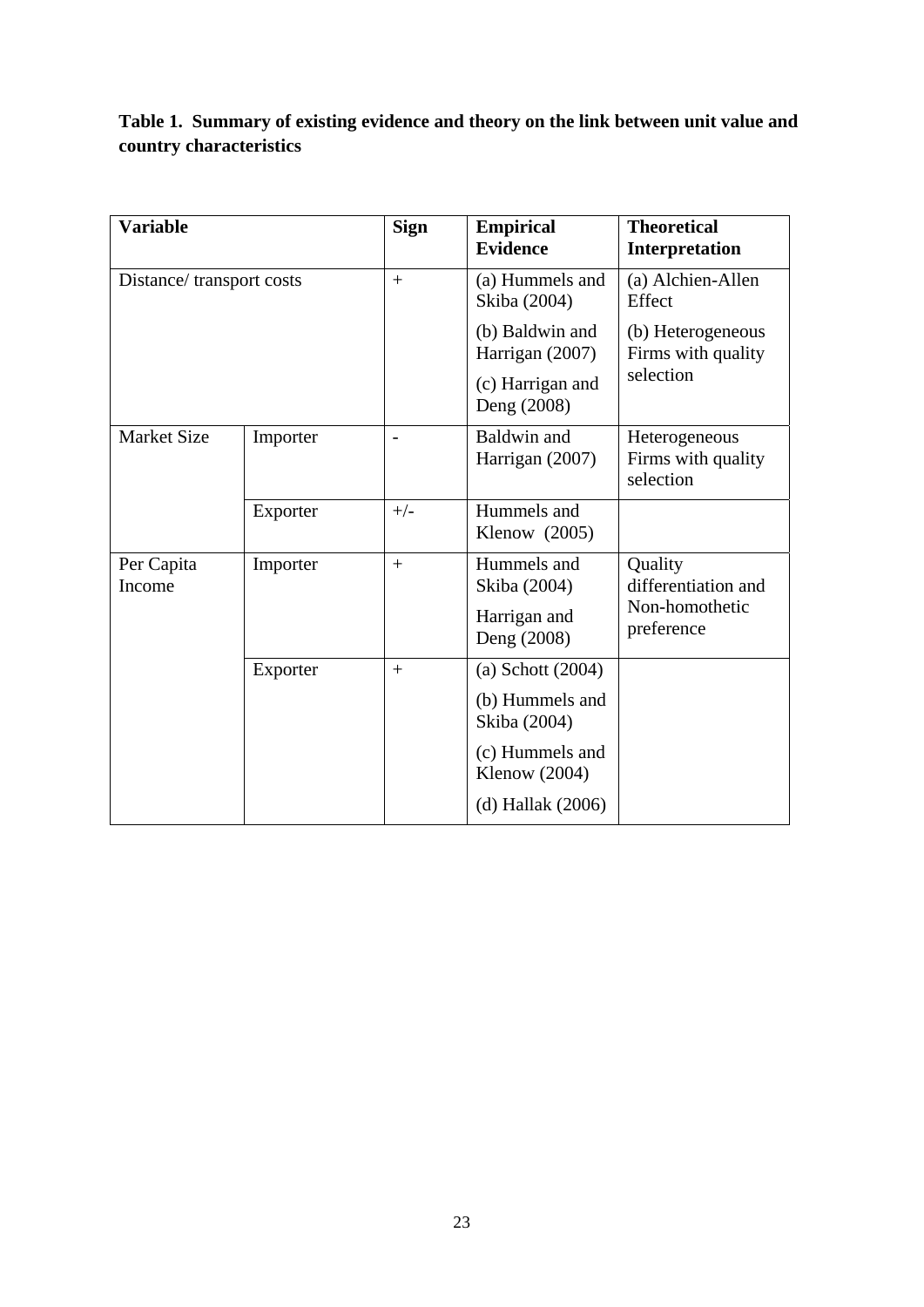**Table 2: Predictions on Market Size , Distance and export unit value from Baldwin-Harrigan (2007)** 

| <b>Model</b>           | <b>Effect of</b><br><b>Distance</b> | <b>Effect of Market Size</b> |
|------------------------|-------------------------------------|------------------------------|
| <b>Quality sorting</b> |                                     |                              |
| $\sigma > 1$           |                                     |                              |
| Efficiency             |                                     |                              |
| Sorting                |                                     | $^+$                         |
| $\sigma > 1$ :         |                                     |                              |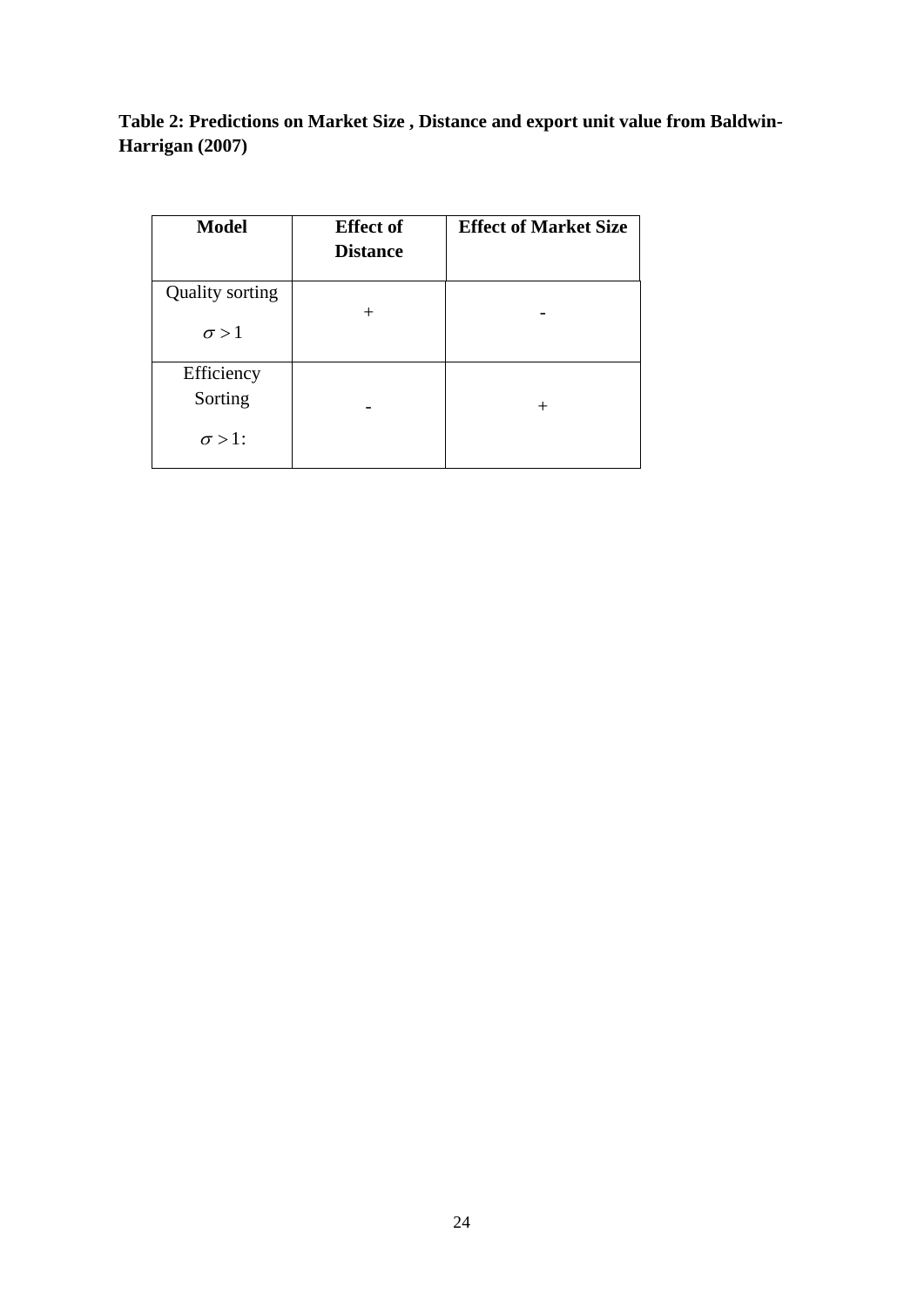| <b>HS Code</b> | <b>Description</b>      | <b>Observations</b> |
|----------------|-------------------------|---------------------|
| $1 - 5$        | Live animals and animal | 3,893               |
|                | products                |                     |
| $6 - 14$       | Vegetable products      | 12,248              |
| 15             | Fats oils and waxes     | 608                 |
| $16 - 24$      | Food products,          | 9,192               |
|                | beverages & tobacco     |                     |
| $25 - 27$      | Mineral products        | 5,320               |
| 28-38          | Chemicals               | 54,641              |
| 39-40          | Plastics and rubber     | 18,464              |
| $41 - 43$      | Leather, fur etc.       | 5,625               |
| 44-46          | Wood and Wood           | 6,177               |
|                | products                |                     |
| 47-49          | Wood pulp, paper and    | 9,131               |
|                | paper articles          |                     |
| 50-63          | Textiles                | 83,214              |
| 64-67          | Footwear, headwear etc. | 8,791               |
| 68-70          | Glass, glassware, stone | 16,713              |
|                | and ceramics            |                     |
| 71             | Pearls, precious metals | 1,417               |
|                | and jewellery           |                     |
| $72 - 83$      | <b>Base metals</b>      | 49,766              |
| 84-85          | Machinery, mechanical,  | 91,336              |
|                | electrical equipment    |                     |
| 86-89          | Vehicles, aircraft and  | 11,505              |
|                | transportation          |                     |
|                | equipment               |                     |
| 90-92          | Clocks, watches and     | 22,140              |
|                | specialist instruments  |                     |
| 94-96          | Other manufactured      | 25,773              |
|                | goods                   |                     |

**Table 3: HS 2-digit Industries and their Description**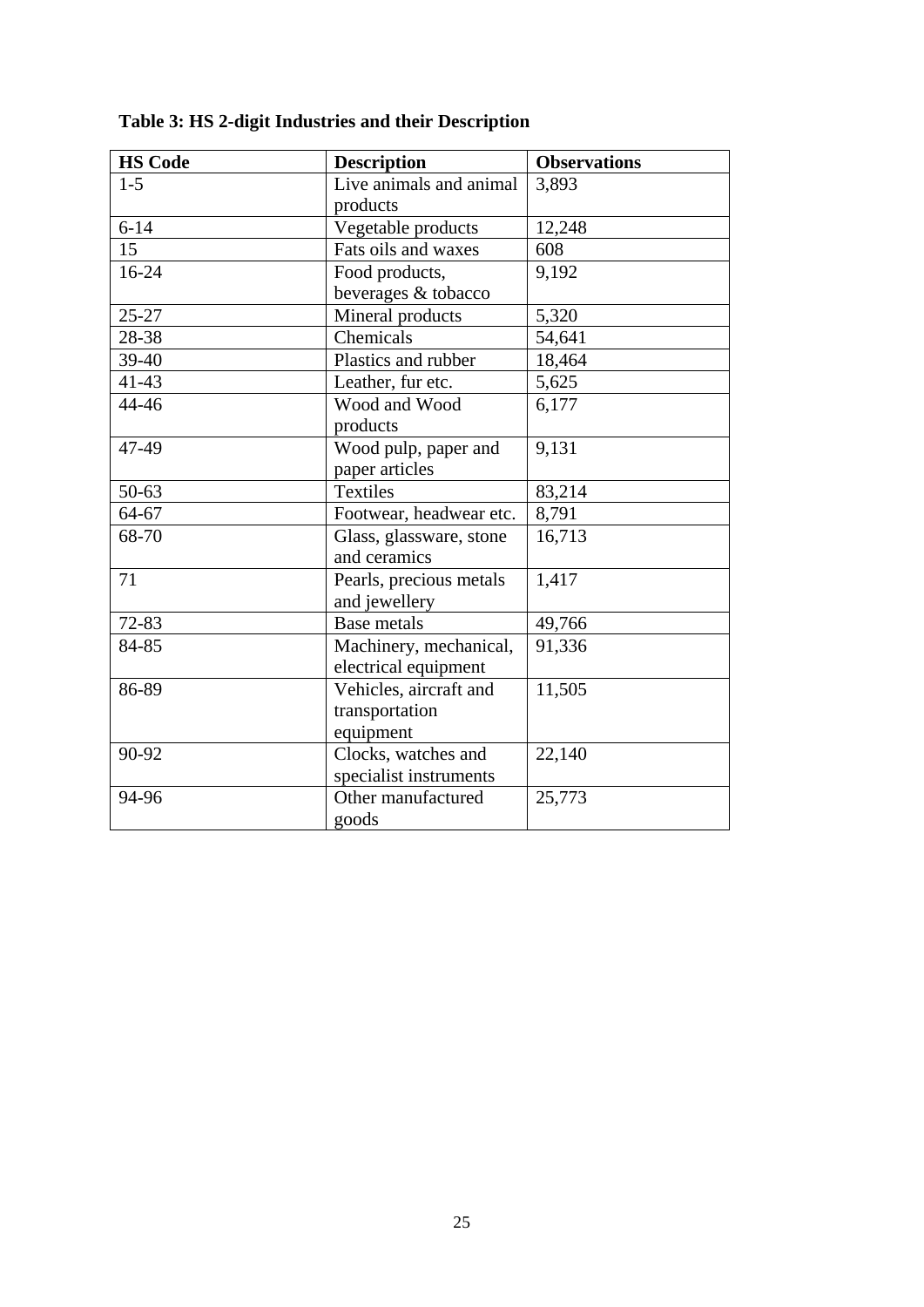| Description                                 | <b>Distance</b> | Market Size     | HS8   | Obs.  |
|---------------------------------------------|-----------------|-----------------|-------|-------|
|                                             |                 |                 | codes |       |
|                                             | <b>Positive</b> | <b>Positive</b> |       |       |
| Live animals and animal products            | 0.099           | 0.063           | 260   | 3507  |
|                                             | $(4.88)$ ***    | $(5.94)$ ***    |       |       |
| Vegetable products                          | 0.148           | 0.026           | 472   | 10487 |
|                                             | $(12.48)$ ***   | $(4.68)$ ***    |       |       |
| Food products, beverages & tobacco          | 0.057           | 0.020           | 270   | 8146  |
|                                             | $(5.11)$ ***    | $(4.30)$ ***    |       |       |
| Mineral products                            | 0.242           | 0.022           | 186   | 4431  |
|                                             | $(13.18)$ ***   | $(2.43)$ **     |       |       |
| Wood and Wood products                      | 0.128           | 0.021           | 129   | 5547  |
|                                             | $(8.92)$ ***    | $(3.55)$ ***    |       |       |
| Wood pulp, paper and paper articles         | 0.081           | 0.020           | 192   | 6965  |
|                                             | $(4.98)$ ***    | $(3.09)$ ***    |       |       |
| <b>Textiles</b>                             | 0.076           | 0.041           | 1150  | 77851 |
|                                             | $(16.95)$ ***   | $(23.47)$ ***   |       |       |
| Glass, glassware, stone and ceramics        | 0.106           | 0.032           | 180   | 14729 |
|                                             | $(8.69)$ ***    | $(6.77)$ ***    |       |       |
| Base metals                                 | 0.036           | 0.024           | 680   | 44816 |
|                                             | $(6.22)$ ***    | $(10.92)$ ***   |       |       |
| Plastics and rubber                         | 0.014           | 0.035           | 271   | 15923 |
|                                             | (1.33)          | $(8.67)$ ***    |       |       |
| Footwear, headwear etc.                     | 0.085           | 0.004           | 60    | 8147  |
|                                             | $(4.69)$ ***    | (0.73)          |       |       |
| Chemicals                                   | 0.086           | 0.002           | 1157  | 50229 |
|                                             | $(12.43)$ ***   | (0.61)          |       |       |
|                                             | <b>Positive</b> | <b>Negative</b> |       |       |
| Pearls, precious metals and jewellery       | 0.342           | $-0.089$        | 169   | 1234  |
|                                             | $(4.62)$ ***    | $(2.68)$ ***    |       |       |
| Other manufactured goods                    | 0.009           | $-0.020$        | 176   | 23250 |
|                                             | (0.84)          | $(5.38)$ ***    |       |       |
| Leather, fur etc.                           | 0.052           | $-0.001$        | 127   | 5183  |
|                                             | $(2.46)$ **     | (0.07)          |       |       |
| Fats oils and waxes                         | 0.065           | $-0.018$        | 39    | 522   |
|                                             | (1.18)          | (0.70)          |       |       |
|                                             | <b>Negative</b> | <b>Negative</b> |       |       |
| Machinery, mechanical, electrical equipment | $-0.063$        | $-0.016$        | 1370  | 77746 |
|                                             | $(7.83)$ ***    | $(4.97)$ ***    |       |       |
| Clocks, watches and specialist instruments  | $-0.042$        | $-0.021$        | 310   | 18694 |
|                                             | $(2.53)$ **     | $(2.97)$ ***    |       |       |
| Vehicles, aircraft and transportation       | $-0.022$        | $-0.017$        | 232   | 10147 |
| equipment                                   | (1.42)          | $(3.29)$ ***    |       |       |

## **Table 4: Results for Market Size and Distance in a Regression for Average Unit Value by HS 2-digit Industries**

Notes: + significant at 10%; \* significant at 5%; \*\* significant at 1%. This is an OLS regressions using HS8 product fixed effects. It additionally includes measures of common borders, GDP per capita and separate time dummies for the years 1997, 2000 and 2002.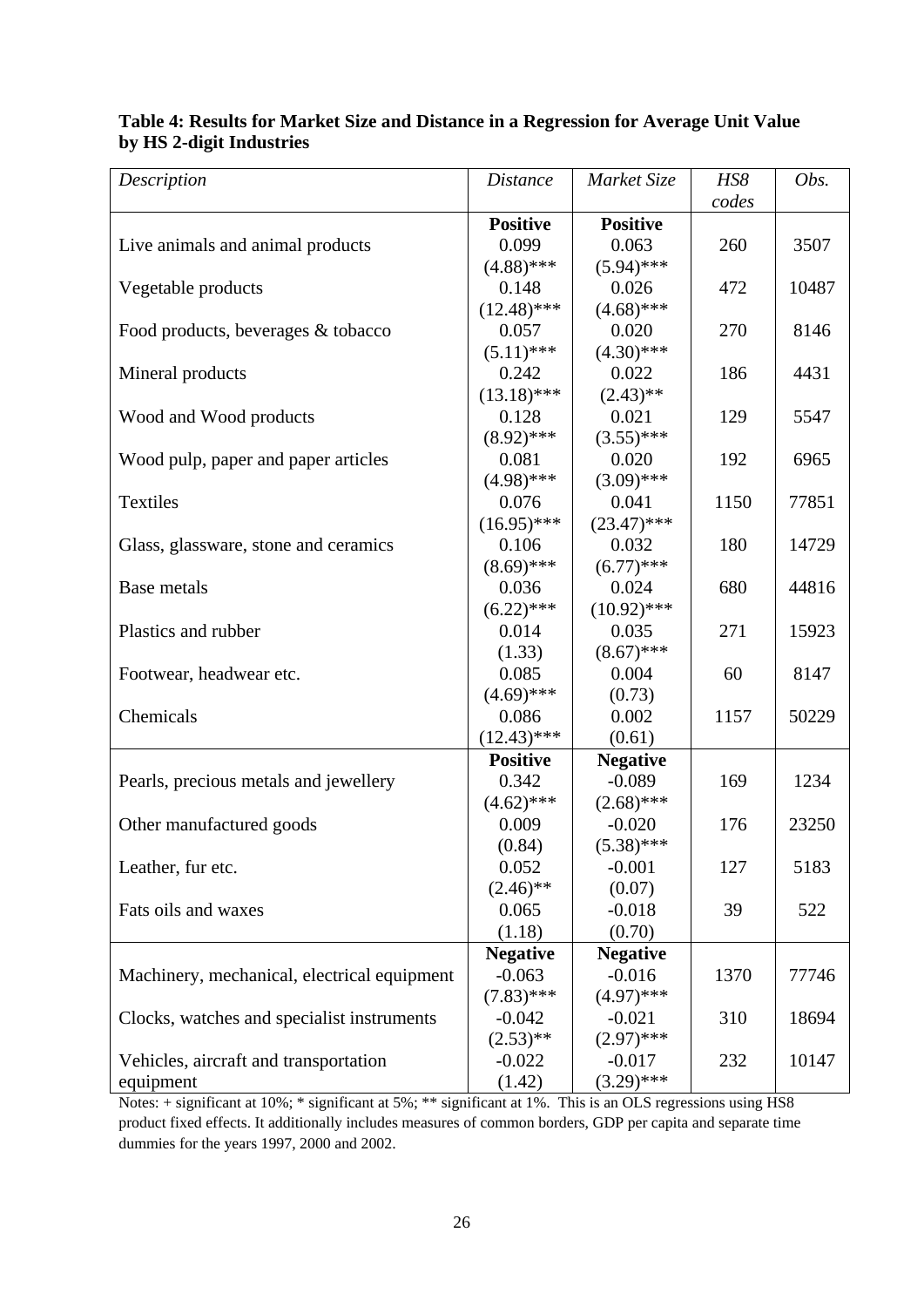## **Table 5: Predictions from a heterogeneous firm trade model with quality differences and spatial price discrimination**

| <b>Quality Sorting (&gt;1) Model</b>    |                         |                                   |                     |  |  |  |
|-----------------------------------------|-------------------------|-----------------------------------|---------------------|--|--|--|
| Relationship with                       | <b>Selection Effect</b> | Price<br>discrimination<br>Effect | Total Effect        |  |  |  |
| <i>Distance</i>                         | $\pm$                   |                                   | $+$ / -             |  |  |  |
| Market Size                             | $+$                     |                                   | $+/-$               |  |  |  |
| <b>Efficiency Sorting (&lt;1) model</b> |                         |                                   |                     |  |  |  |
| Relationship with                       | <b>Selection Effect</b> | Price<br>discrimination<br>Effect | <b>Total Effect</b> |  |  |  |
| <i>Distance</i>                         |                         |                                   |                     |  |  |  |
| Market Size                             |                         |                                   |                     |  |  |  |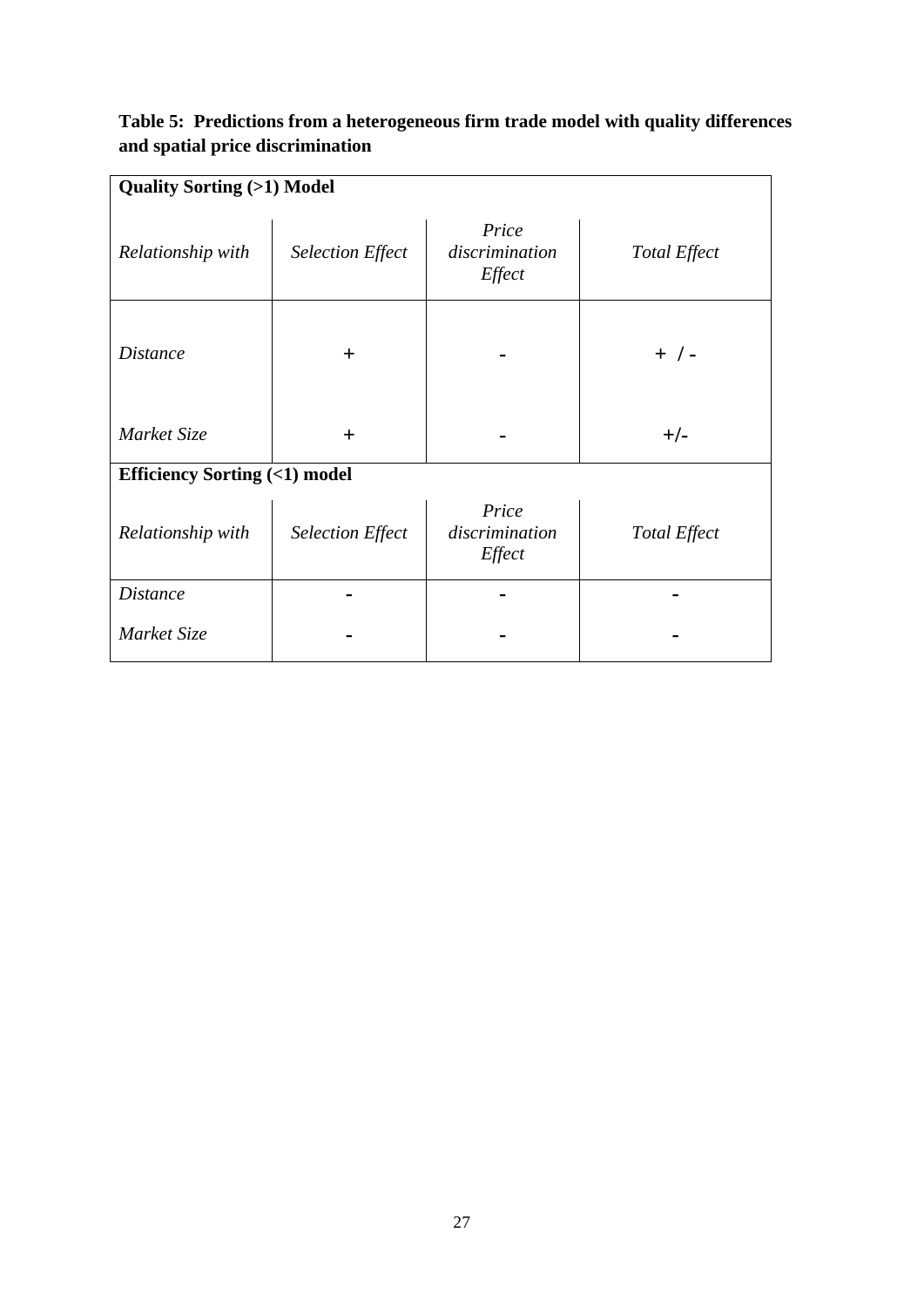| Sign on coefficient<br>for Market size and<br><b>Distance</b> | <b>Sorting pattern</b><br>implied        | <b>Comment</b>                                                                               | <b>Empirical</b><br><b>Evidence for</b><br>China       |
|---------------------------------------------------------------|------------------------------------------|----------------------------------------------------------------------------------------------|--------------------------------------------------------|
| $+$ +                                                         | <b>Quality sorting</b>                   | Selection effects<br>dominates                                                               | Majority of<br>Chinese<br>industries                   |
| $+ -$                                                         | <b>Quality sorting</b>                   | Selection (price)<br>discrimination)<br>effect dominates<br>for distance<br>(market size),   | <b>One Chinese</b><br>industry<br>(plus US<br>exports) |
|                                                               | Efficiency sorting<br>or quality sorting | Price<br>discrimination<br>effect dominates                                                  | <b>Two Chinese</b><br>industries                       |
| $- +$                                                         | <b>Quality sorting</b>                   | Price<br>discrimination<br>(Selection) effect<br>dominates for<br>distance (market)<br>size) | No evidence                                            |

**Table 6. Summary of Empirical findings and their theoretical interpretation**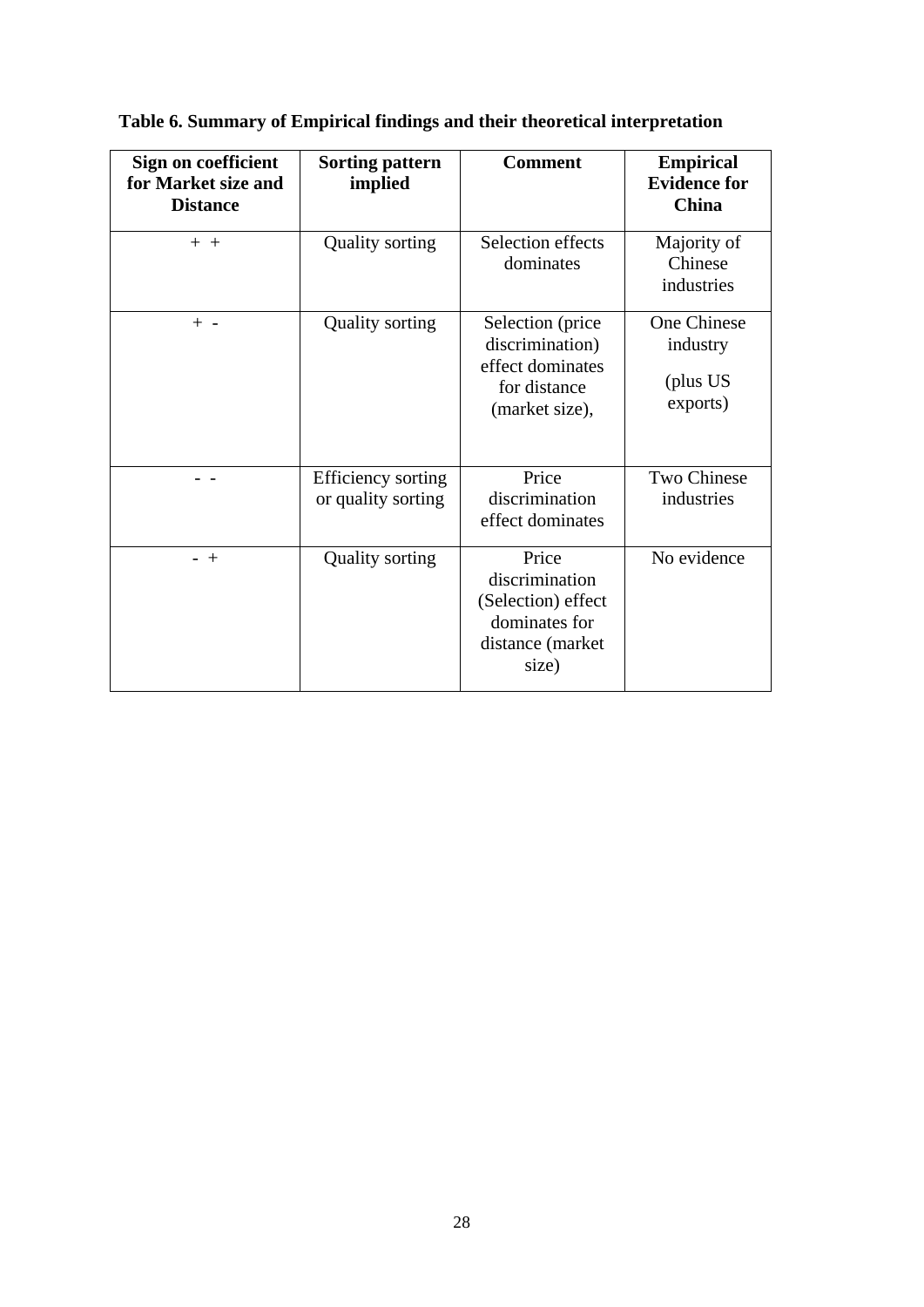## **References**

- Baldwin, Richard E. and Harrigan , James , 2007 , ' Zeros, Quality and Space: Trade Theory and Trade Evidence ' , NBER Working Paper No. W13214
- Bernard , Andrew , Bradford Jensen , Steve Redding , and Peter Schott , 2007 , 'Firms in International Trade' , Journal of Economic Perspectives, American Economic Association, vol. 21(3), pages 105-130, Summer.
- Choi,Yo Chul , David Hummels and Chong Xiang, 2006, '[Explaining Import Variety and](http://ideas.repec.org/p/nbr/nberwo/12531.html)  [Quality: The Role of the Income Distribution,](http://ideas.repec.org/p/nbr/nberwo/12531.html)' [NBER Working Papers](http://ideas.repec.org/s/nbr/nberwo.html) 12531, National Bureau of Economic Research
- Eaton Jonathan and Samuel Kortum ,2002, "Technology, Geography and Trade" , Econometrica , 70(5), pp. 1741-1779
- Johnson , Robert , 2007 , 'Endogenous Non-Tradability and International Prices' , University of California ,Berkeley , Mimeo.
- Hallak , Juan Carlos , 2006 'Product Quality and the Direction of Trade', Journal of International Economics, 68(1), pp. 238-265
- Harrigan, James and Deng, Haiyan ,2008, "China's Local Comparative Advantage", NBER Working paper 13963
- Head , Keith & Thierry Mayer, 2002. 'Illusory Border Effects: Distance Mismeasurement Inflates Estimates of Home Bias in Trade,' Working Papers 2002-01, CEPII research center.
- Hummels,David and Peter J. Klenow, 2005 , 'The Variety and Quality of a Nation's Exports', American Economic Review 95(3) , pp. 704-724
- Hummels, David and Skiba, Alexandre 2004. 'Shipping the Good Apples Out? An Empirical Confirmation of the Alchian-Allen Conjecture,' [Journal of Political](http://ideas.repec.org/s/ucp/jpolec.html)  [Economy](http://ideas.repec.org/s/ucp/jpolec.html), University of Chicago Press, vol. 112(6), pages 1384-1402, December.
- Melitz, Marc , 2003, 'The Impact of Trade on Intra-Industry Reallocations and Aggregate Industry Productivity.' Econometrica 71(6), pp. 1695-1725
- Melitz, Marc , Gianmarco Ottaviano , 2007 , 'Market Size, Trade, and Productivity' Review of Economic Studies 75(1), pp. 295 – 316
- Schott, Peter, 2004, ' Across-Product versus Within-Product Specialization in International Trade' , Quarterly Journal of Economics 119, pp. 647-678.
- Schott, Peter, 2008. 'The relative sophistication of Chinese exports,' Economic Policy, January , pp. 5-49
- Hallak , Juan Carlos & Peter K. Schott, 2008. 'Estimating Cross-Country Differences in Product Quality,' NBER Working Papers 13807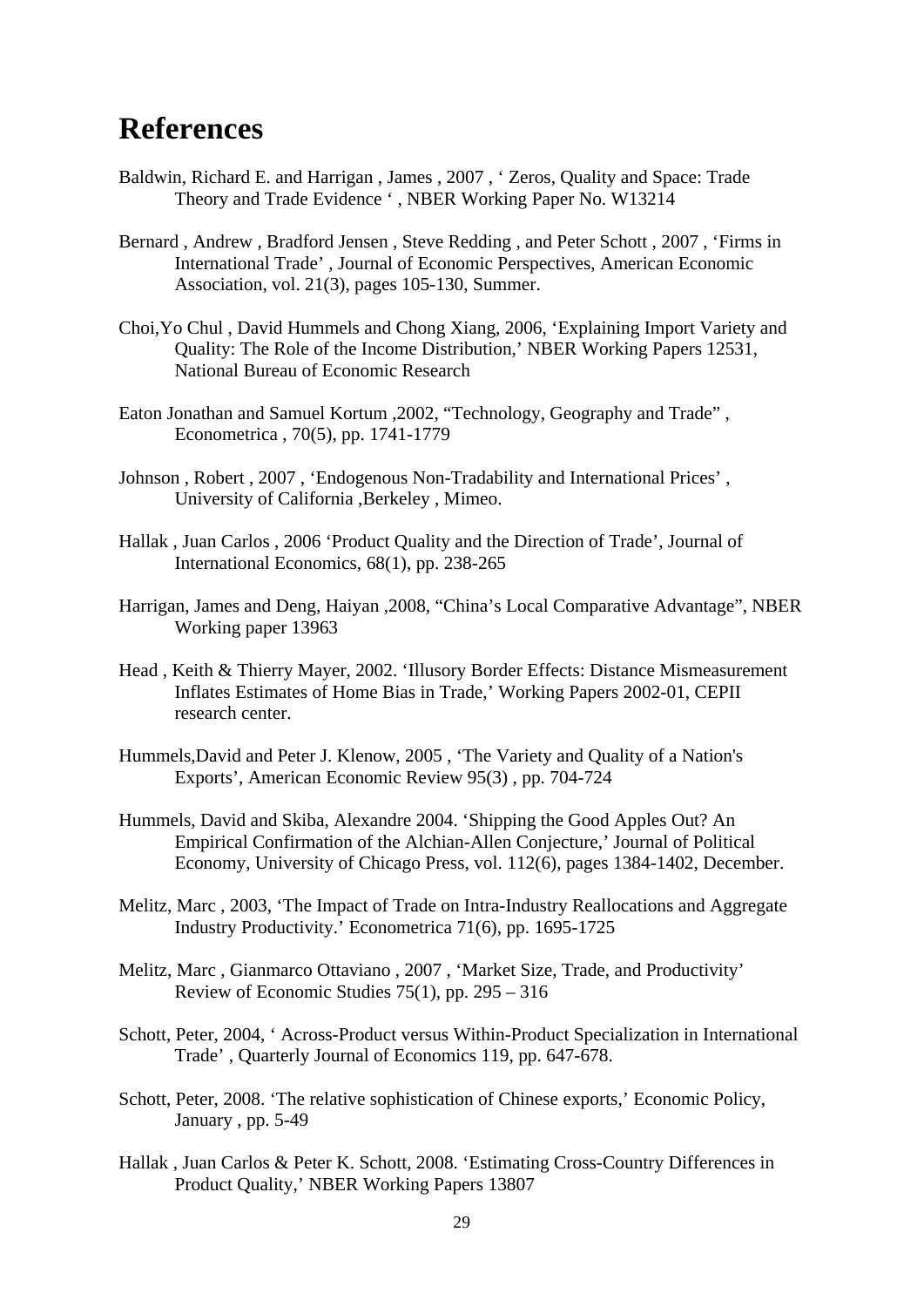## **Appendix**

|                     | No of                      |               | No of                      |            | No of                |              | No of           |
|---------------------|----------------------------|---------------|----------------------------|------------|----------------------|--------------|-----------------|
|                     | HS <sub>8</sub><br>product |               | HS <sub>8</sub><br>product |            | HS8                  |              | HS <sub>8</sub> |
| country             | ${\bf S}$                  | country       | ${\bf S}$                  | country    | product<br>${\bf S}$ | country      | produ<br>cts    |
| Algeria             | 2,997                      | E1            | 1,722                      | Laos       | 744                  | Saudi        | 6,170           |
|                     |                            | Salvador      |                            |            |                      | Arabia       |                 |
| Angola              | 1,263                      | Ethiopia      | 2,441                      | Liberia    | 453                  | Senegal      | 1,122           |
| Argentina           | 4,712                      | Fiji          | 1,769                      | Madagasca  | 2,162                | Seychelles   | 499             |
|                     |                            |               |                            | r          |                      |              |                 |
| Australia           | 9,849                      | Finland       | 4,281                      | Malawi     | 416                  | Sierra       | 574             |
|                     |                            |               |                            |            |                      | Leone        |                 |
| Austria             | 3,366                      | France        | 7,813                      | Malaysia   | 10,325               | Singapore    | 11,09<br>6      |
| <b>Bahamas</b>      | 227                        | Gabon         | 506                        | Mali       | 494                  | Solomon      | 443             |
|                     |                            |               |                            |            |                      | Islands      |                 |
| <b>Bahrain</b>      | 1,883                      | Gambia        | 774                        | Malta      | 1,898                | South        | 7,176           |
|                     |                            |               |                            |            |                      | Africa       |                 |
| Bangladesh          | 5,772                      | Germany       | 10,050                     | Mauritania | 583                  | Spain        | 7,546           |
| <b>Belize</b>       | 514                        | Ghana         | 2,810                      | Mauritius  | 3,222                | Sri Lanka    | 4,952           |
| Benin               | 1,860                      | Greece        | 5,438                      | Mexico     | 5,253                | St Kitts and | 29              |
|                     |                            |               |                            |            |                      | <b>Nevis</b> |                 |
| <b>Brazil</b>       | 5,774                      | Guatema       | 2,624                      | Mongolia   | 2,808                | Sudan        | 2,614           |
| Bulgaria            | 2,331                      | la<br>Guinea  | 1,054                      | Morocco    | 3,820                | Suriname     | 1,520           |
| <b>Burkina Faso</b> | 258                        | Guinea        | 93                         | Mozambiq   | 1,052                | Sweden       | 4,778           |
|                     |                            | <b>Bissau</b> |                            | ue         |                      |              |                 |
| <b>Burundi</b>      | 203                        | Guyana        | 1,076                      | Nepal      | 1,560                | Switzerland  | 4,171           |
| Cameroon            | 1,521                      | Haiti         | 565                        | <b>New</b> | 6,016                | Syrian       | 3,525           |
|                     |                            |               |                            | Zealand    |                      | Arab         |                 |
|                     |                            |               |                            |            |                      | Republic     |                 |
| Canada              | 8,603                      | Hondura       | 1,700                      | Nicaragua  | 896                  | Tanzania     | 2,258           |
| Central             | 94                         | S<br>Hong     | 14,984                     | Niger      | 189                  | Thailand     | 9,262           |
| African             |                            | Kong          |                            |            |                      |              |                 |
| Republic            |                            |               |                            |            |                      |              |                 |
| Chad                | 50                         | Hungary       | 3,709                      | Nigeria    | 4,743                | Togo         | 1,093           |
| Chile               | 5,757                      | Iceland       | 566                        | Norway     | 3,616                | Trinidad     | 1,665           |
|                     |                            |               |                            |            |                      | And          |                 |
|                     |                            |               |                            |            |                      | Tobago       |                 |
| Colombia            | 3,213                      | India         | 7,161                      | Oman       | 1,298                | Tunisia      | 2,661           |
| Comoros             | 49                         | Indonesi      | 9,464                      | Pakistan   | 6,668                | Turkey       | 5,579           |
|                     |                            | $\rm{a}$      |                            |            |                      |              |                 |
| Congo               | 994                        | Iran          | 4,594                      | Panama     | 4,228                | <b>USA</b>   | 13,31<br>3      |

Table A1 : Number of HS8 products exported to each country from China